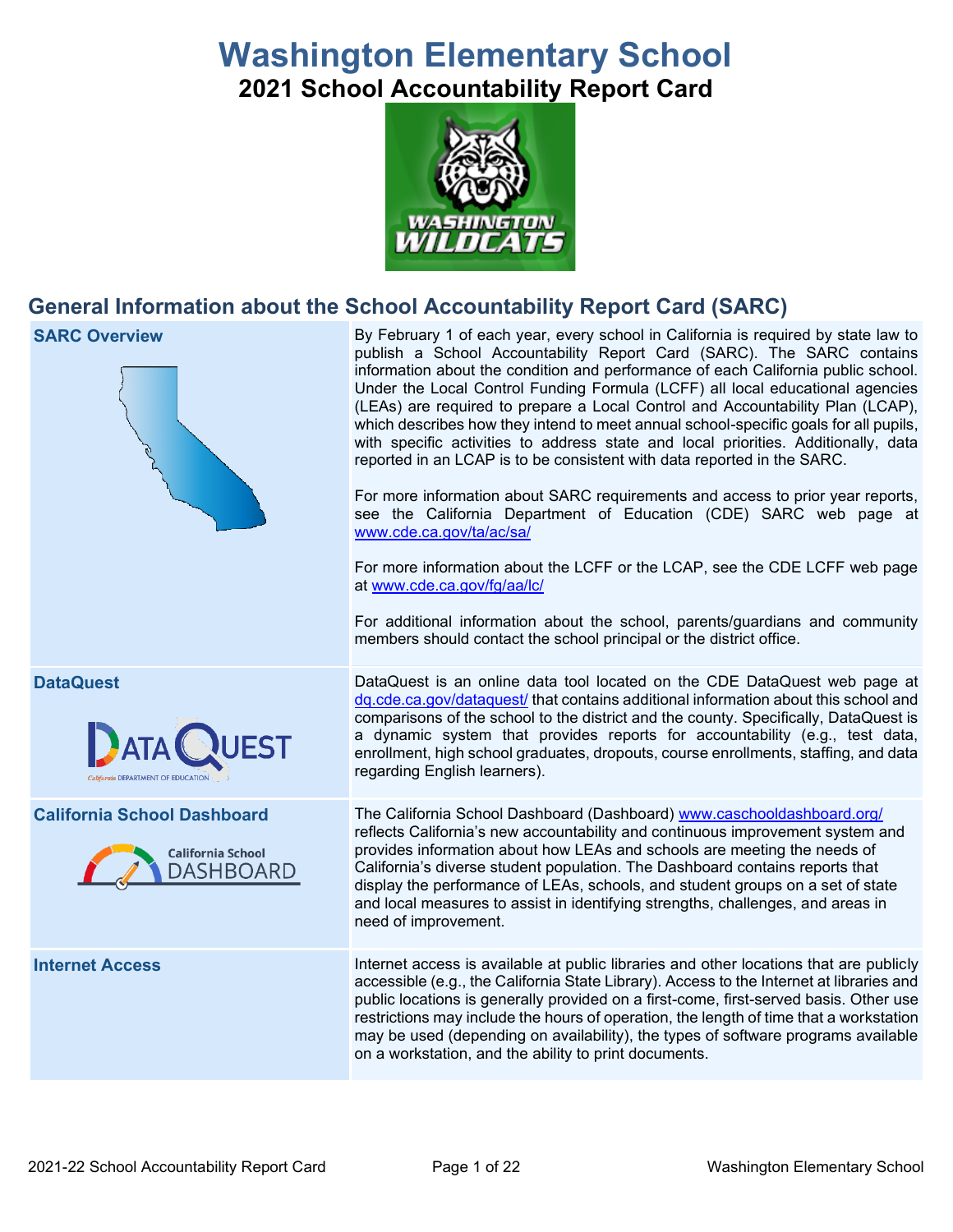### **2021-22 School Contact Information**

| <b>School Name</b>                       | <b>Washington Elementary School</b> |
|------------------------------------------|-------------------------------------|
| <b>Street</b>                            | 1250 K Street                       |
| City, State, Zip                         | Reedley, CA 93654                   |
| <b>Phone Number</b>                      | (559) 305-7270                      |
| <b>Principal</b>                         | <b>Greg Visser</b>                  |
| <b>Email Address</b>                     | visser-g@kcusd.com                  |
| <b>School Website</b>                    | https://washington.kcusd.com/       |
| <b>County-District-School (CDS) Code</b> | 10622656006878                      |

| 2021-22 District Contact Information |                                            |  |  |  |  |
|--------------------------------------|--------------------------------------------|--|--|--|--|
| <b>District Name</b>                 | Kings Canyon Joint Unified School District |  |  |  |  |
| <b>Phone Number</b>                  | 559-305-7010                               |  |  |  |  |
| Superintendent                       | John Campbell                              |  |  |  |  |
| <b>Email Address</b>                 | guzman-j@kcusd.com                         |  |  |  |  |
| <b>District Website Address</b>      | https://www.kcusd.com/                     |  |  |  |  |

### **2021-22 School Overview**

### **School Description**

In 1891, the first school in Reedley was built and named Reedley Grammar School. In 1918, the school's name was changed to Washington Elementary. Washington Elementary School serves approximately 350 students in grades K-5 and included a staff of 15 teachers. In 2005, Washington added State Pre-School to their program which houses 40 preschool age students and received a 5 star status in 2014 and maintained a 5 star status in 2018. In 2018-19, Washington enrolled 165 students in an After-School Grant called ASES which we partner with Save the Children and the City of Reedley Parks and Recreation. That program continues in current year, serving approximately 160 students. In 2017-18, Washington received a grant that helps educate parents and supports children aged 3 through 5 years old through Save the Children who are not in preschool as well as maintaining the grant Birth - 3 year olds called Early Steps. Early Steps provides for in home services for 20 families.

### **School Mission Statement**

Community, parents, staff, and students form a collaborative partnership in an effort to achieve the school's mission. The mission statement for Washington School is, "Believe to Achieve!" The school's goal is to pursue "excellence" through creating a positive and enriching academic environment, which provides successful learning opportunities for all.

### **School Vision**

Staff, parents, students, and community are linked in a collaborative and supportive system that nurtures students' academic, emotional and social development through exemplary teaching in a learning environment committed to excellence. It is the goal at Washington that every student be able to speak and write proficiently, regardless of subject matter by the time they leave here.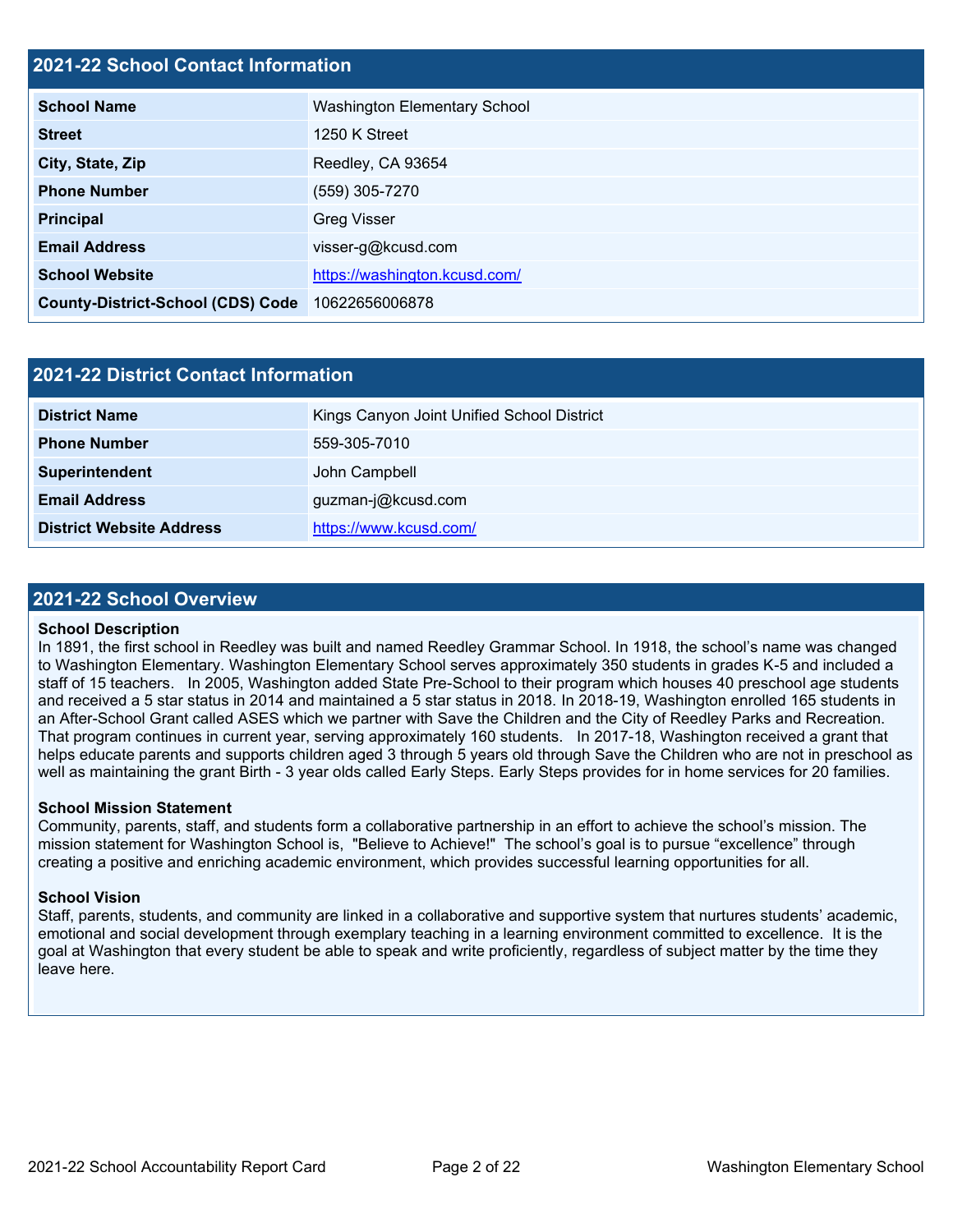# **About this School**

| 2020-21 Student Enrollment by Grade Level |                           |  |  |  |  |  |
|-------------------------------------------|---------------------------|--|--|--|--|--|
| <b>Grade Level</b>                        | <b>Number of Students</b> |  |  |  |  |  |
| Kindergarten                              | 59                        |  |  |  |  |  |
| Grade 1                                   | 51                        |  |  |  |  |  |
| Grade 2                                   | 65                        |  |  |  |  |  |
| Grade 3                                   | 51                        |  |  |  |  |  |
| Grade 4                                   | 63                        |  |  |  |  |  |
| Grade 5                                   | 51                        |  |  |  |  |  |
| <b>Total Enrollment</b>                   | 340                       |  |  |  |  |  |

### **2020-21 Student Enrollment by Student Group**

| <b>Student Group</b>                   | <b>Percent of Total Enrollment</b> |
|----------------------------------------|------------------------------------|
| American Indian or Alaska Native       | 1.2                                |
| <b>Black or African American</b>       | 0.6                                |
| <b>Hispanic or Latino</b>              | 90.9                               |
| <b>Two or More Races</b>               | 0.9                                |
| <b>White</b>                           | 6.5                                |
| <b>English Learners</b>                | 40.6                               |
| <b>Homeless</b>                        | 0.3                                |
| <b>Socioeconomically Disadvantaged</b> | 87.9                               |
| <b>Students with Disabilities</b>      | $5\overline{)}$                    |

# **A. Conditions of Learning State Priority: Basic**

The SARC provides the following information relevant to the State priority: Basic (Priority 1):

- Degree to which teachers are appropriately assigned and fully credentialed in the subject area and for the pupils they are teaching;
- Pupils have access to standards-aligned instructional materials; and
- School facilities are maintained in good repair

Note: For more information refer to the Updated Teacher Equity Definitions web page at<https://www.cde.ca.gov/pd/ee/teacherequitydefinitions.asp>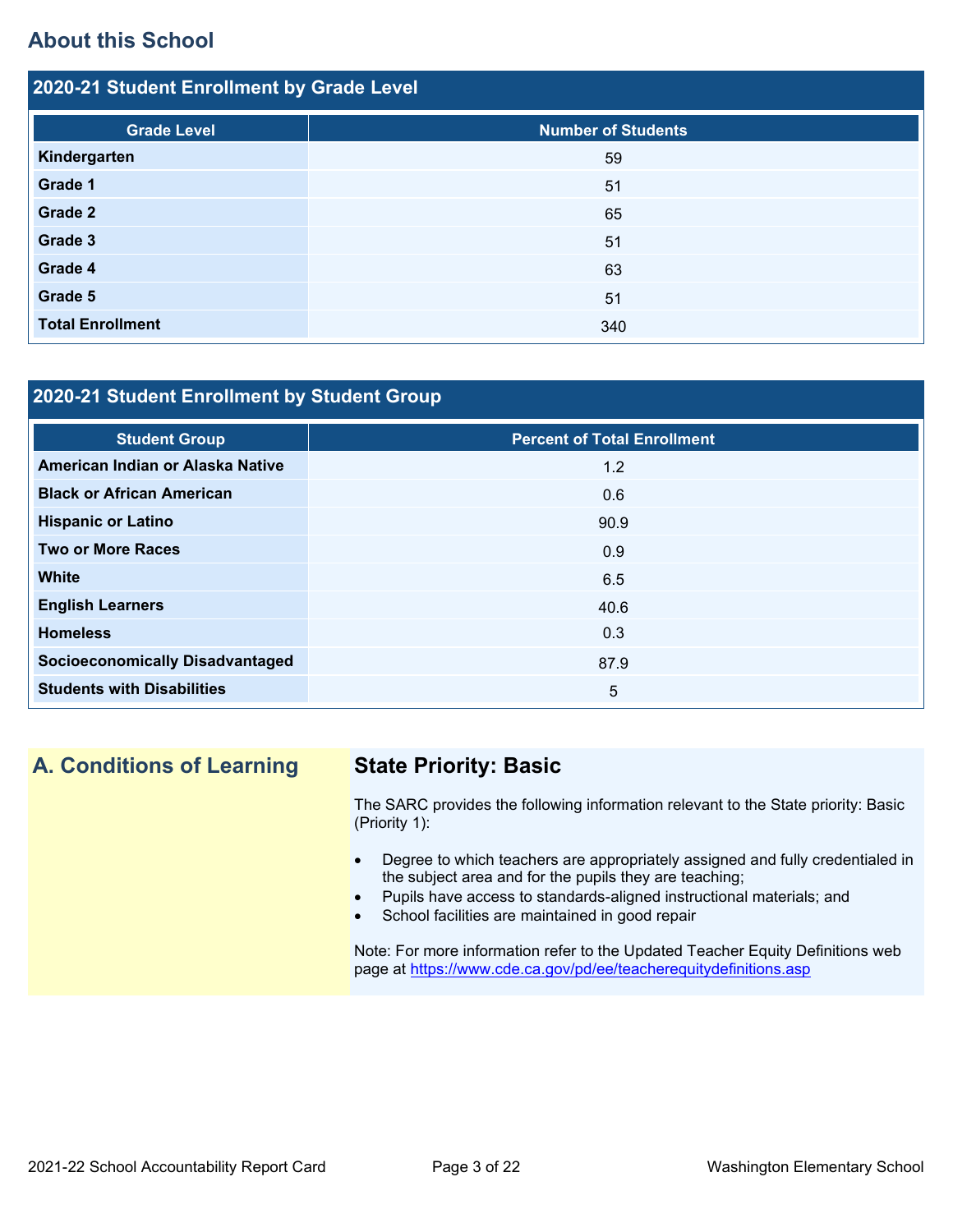| 2019-20 Teacher Preparation and Placement                                                       |         |  |  |  |
|-------------------------------------------------------------------------------------------------|---------|--|--|--|
| <b>Authorization/Assignment</b>                                                                 | 2019-20 |  |  |  |
| Fully (Preliminary or Clear) Credentialed for Subject and Student Placement (properly assigned) |         |  |  |  |
| <b>Intern Credential Holders Properly Assigned</b>                                              |         |  |  |  |
| Teachers Without Credentials and Misassignments ("ineffective" under ESSA)                      |         |  |  |  |
| Credentialed Teachers Assigned Out-of-Field ("out-of-field" under ESSA)                         |         |  |  |  |
| <b>Unknown</b>                                                                                  |         |  |  |  |
| <b>Total Teaching Positions</b>                                                                 |         |  |  |  |

Note: The data in this table is based on Full Time Equivalent (FTE) status. One FTE equals one staff member working full time; one FTE could also represent two staff members who each work 50 percent of full time. Additionally, an assignment is defined as a position that an educator is assigned to based on setting, subject, and grade level. An authorization is defined as the services that an educator is authorized to provide to students.

# **2019-20 Teachers Without Credentials and Misassignments (considered "ineffective" under ESSA) Authorization/Assignment 2019-20 Permits and Waivers Misassignments Vacant Positions Total Teachers Without Credentials and Misassignments**

| 2019-20 Credentialed Teachers Assigned Out-of-Field (considered "out-of-field" under ESSA) |         |  |  |  |
|--------------------------------------------------------------------------------------------|---------|--|--|--|
| Indicator                                                                                  | 2019-20 |  |  |  |
| <b>Credentialed Teachers Authorized on a Permit or Waiver</b>                              |         |  |  |  |
| <b>Local Assignment Options</b>                                                            |         |  |  |  |

**Total Out-of-Field Teachers**

| 2019-20 Class Assignments                                                                                                                           |         |
|-----------------------------------------------------------------------------------------------------------------------------------------------------|---------|
| Indicator                                                                                                                                           | 2019-20 |
| <b>Misassignments for English Learners</b><br>(a percentage of all the classes with English learners taught by teachers that are misassigned)       |         |
| No credential, permit or authorization to teach<br>(a percentage of all the classes taught by teachers with no record of an authorization to teach) |         |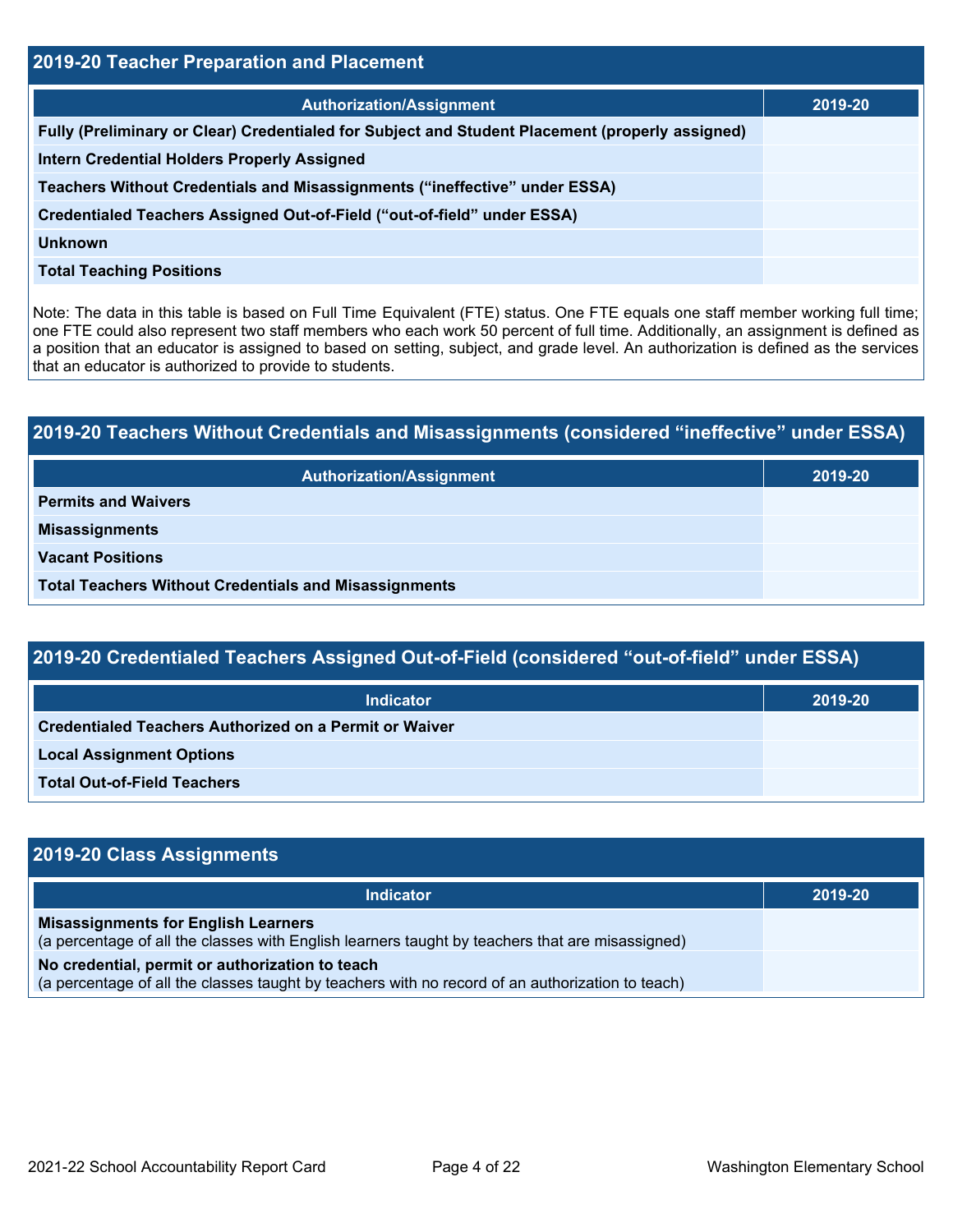### **2021-22 Quality, Currency, Availability of Textbooks and Other Instructional Materials**

All classrooms contain Engage New York adopted by our school board June 2014. All 3rd Grade classrooms contain district adopted English Language Learner material that is written by our district and K-2nd Amplify ELD and 4-5th Grade English 3D and Imagine Learning.

| Year and month in which the data were collected        | August 2021                                                                                                                                       |                                                                |                                                                                           |           |
|--------------------------------------------------------|---------------------------------------------------------------------------------------------------------------------------------------------------|----------------------------------------------------------------|-------------------------------------------------------------------------------------------|-----------|
| <b>Subject</b>                                         | Textbooks and Other Instructional Materials/year of<br><b>Adoption</b>                                                                            | <b>From</b><br><b>Most</b><br><b>Recent</b><br><b>Adoption</b> | <b>Percent</b><br><b>Students</b><br><b>Lacking Own</b><br><b>Assigned</b><br><b>Copy</b> |           |
| <b>Reading/Language Arts</b>                           | Pre-K - State Frameworks, Learning Foundations and<br><b>Blueprints</b><br>Engage New York, adopted 2014 - 3rd-5th Grade, Amplify K-<br>2nd Grade |                                                                | Yes                                                                                       | 0%        |
| <b>Mathematics</b>                                     | Splash into Pre-K<br>Engage New York, adopted 2014 K-5th Grade                                                                                    | Yes                                                            | $0\%$                                                                                     |           |
| <b>Science</b>                                         | Amplify Science, 2020                                                                                                                             |                                                                | Yes                                                                                       | $0\%$     |
| <b>History-Social Science</b>                          | Scott Foresman, It's Revolutionary, 2005 edition                                                                                                  |                                                                | Yes                                                                                       | $0\%$     |
| <b>Foreign Language</b>                                | <b>NA</b>                                                                                                                                         |                                                                |                                                                                           | <b>NA</b> |
| <b>Health</b>                                          | <b>NA</b>                                                                                                                                         |                                                                |                                                                                           | <b>NA</b> |
| <b>Visual and Performing Arts</b>                      | N/A                                                                                                                                               |                                                                |                                                                                           | <b>NA</b> |
| <b>Science Laboratory Equipment</b><br>$(grades 9-12)$ | N/A                                                                                                                                               |                                                                |                                                                                           | <b>NA</b> |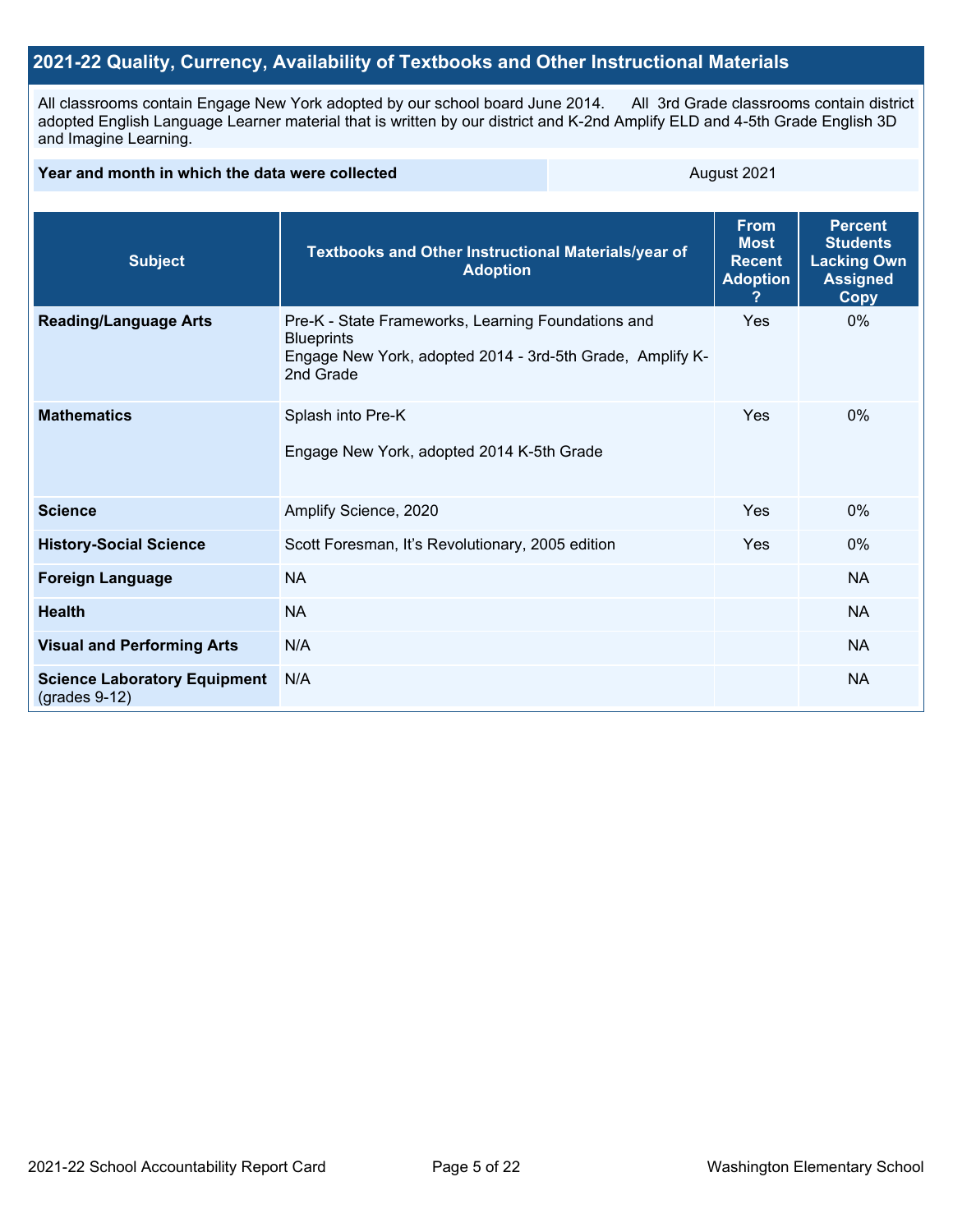### **School Facility Conditions and Planned Improvements**

The district takes great efforts to ensure that all schools are clean, safe, and functional. To assist in this effort, the district uses a facility survey instrument developed by the State of California Office of Public School Construction. The results of this survey are available at the KCUSD Business Office.

Below is more specific information on the condition of the school and the efforts made to ensure that students are provided with a clean, safe, and functional learning environment. Additional information about the condition of the school's facilities may be obtained by speaking with the school principal.

Washington Elementary School has 19 classrooms, a cafeteria, a library, and an administration building. The main campus was built in 1949. Additional classrooms were constructed in 1954. Additional relocatable classrooms were constructed in 1987 and 1990. The old library was remodeled into a cafeteria in 2020. Also, a new library was built in October of 2020. A new parking lot, located on the northwest side of campus was built during the 2021-22 school year.

District maintenance staff ensures that the repairs necessary to keep the school in good repair and working order are completed in a timely manner. A work order process is used to ensure efficient service and that emergency repairs are given the highest priority.

The Director of Maintenance, Custodial Supervisor, and the site principals work cooperatively with the custodial staff to develop cleaning schedules to ensure a clean and safe school.

The district participates in the State School Deferred Maintenance Program, which provides state matching funds on a dollar for dollar basis to assist school districts with expenditures for major repair or replacement of existing school building components. Typically, this includes roofing, plumbing, heating, air conditioning, electrical systems, interior or exterior painting, and floor systems.

### **Year and month of the most recent FIT report** 11/2021 11/2021

| <b>System Inspected</b>                                                | Rate<br>Good | <b>Rate</b><br>Fair | Rate<br>Poor | <b>Repair Needed and Action Taken or Planned</b>                                                                                |
|------------------------------------------------------------------------|--------------|---------------------|--------------|---------------------------------------------------------------------------------------------------------------------------------|
| <b>Systems:</b><br>Gas Leaks, Mechanical/HVAC, Sewer                   | X            |                     |              |                                                                                                                                 |
| Interior:<br><b>Interior Surfaces</b>                                  | X            |                     |              |                                                                                                                                 |
| <b>Cleanliness:</b><br>Overall Cleanliness, Pest/Vermin Infestation    | X            |                     |              |                                                                                                                                 |
| <b>Electrical</b>                                                      | X            |                     |              |                                                                                                                                 |
| <b>Restrooms/Fountains:</b><br>Restrooms, Sinks/ Fountains             | X            |                     |              | 1. Urinal plugged in boy's restroom, maintenance<br>to follow up.                                                               |
| Safety:<br>Fire Safety, Hazardous Materials                            | X            |                     |              |                                                                                                                                 |
| <b>Structural:</b><br><b>Structural Damage, Roofs</b>                  | X            |                     |              | 3. Classrooms 17, 18, 19 need a concrete<br>foundation underneath buildings. Facilities<br>Department to follow up.             |
| External:<br>Playground/School Grounds, Windows/<br>Doors/Gates/Fences | X            |                     |              | 2. There are a couple of broken sprinklers in the<br>playfield, grounds to follow up with<br>repairs/replacement of sprinklers. |

| <b>Overall Facility Rate</b> |      |      |      |
|------------------------------|------|------|------|
| <b>Exemplary</b>             | Good | Fair | Poor |
|                              |      |      |      |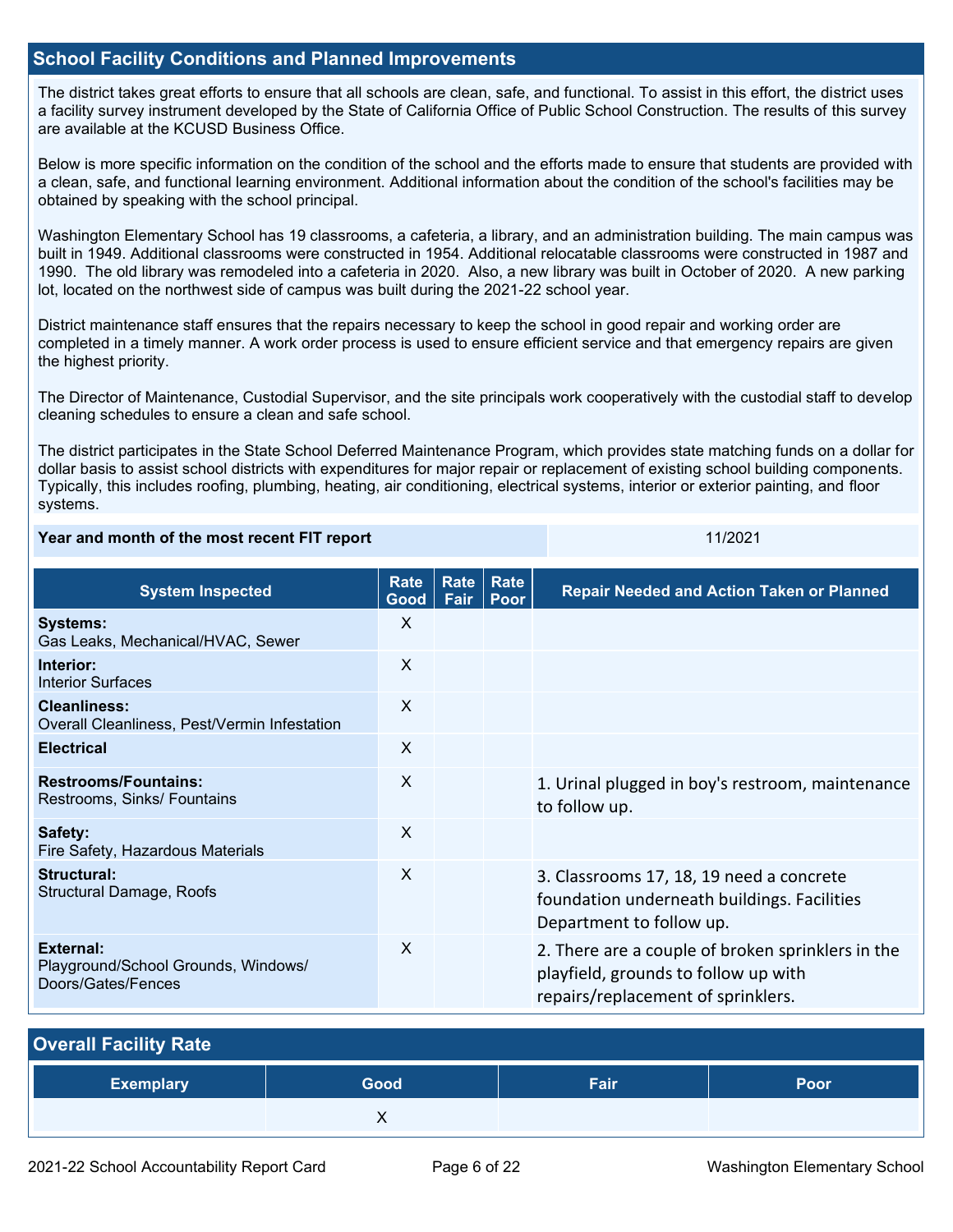# **B. Pupil Outcomes State Priority: Pupil Achievement**

The SARC provides the following information relevant to the State priority: Pupil Achievement (Priority 4):

### **Statewide Assessments**

(i.e., California Assessment of Student Performance and Progress [CAASPP] System includes the Smarter Balanced Summative Assessments for students in the general education population and the California Alternate Assessments [CAAs] for English language arts/literacy [ELA] and mathematics given in grades three through eight and grade eleven. Only eligible students may participate in the administration of the CAAs. CAAs items are aligned with alternate achievement standards, which are linked with the Common Core State Standards [CCSS] for students with the most significant cognitive disabilities).

The CAASPP System encompasses the following assessments and student participation requirements:

- 1. **Smarter Balanced Summative Assessments and CAAs for ELA** in grades three through eight and grade eleven.
- 2. **Smarter Balanced Summative Assessments and CAAs for mathematics** in grades three through eight and grade eleven.
- 3. **California Science Test (CAST) and CAAs for Science** in grades five, eight, and once in high school (i.e., grade ten, eleven, or twelve).

### **SARC Reporting in the 2020-2021 School Year Only**

Where the most viable option, LEAs were required to administer the statewide summative assessment in ELA and mathematics. Where a statewide summative assessment was not the most viable option for the LEA (or for one or more gradelevel[s] within the LEA) due to the pandemic, LEAs were allowed to report results from a different assessment that met the criteria established by the State Board of Education (SBE) on March 16, 2021. The assessments were required to be:

- Aligned with CA CCSS for ELA and mathematics;
- Available to students in grades 3 through 8, and grade 11; and
- Uniformly administered across a grade, grade span, school, or district to all eligible students.

### **Options**

Note that the CAAs could only be administered in-person following health and safety requirements. If it was not viable for the LEA to administer the CAAs in person with health and safety guidelines in place, the LEA was directed to not administer the tests. There were no other assessment options available for the CAAs. Schools administered the Smarter Balanced Summative Assessments for ELA and mathematics, other assessments that meet the SBE criteria, or a combination of both, and they could only choose one of the following:

- Smarter Balanced ELA and mathematics summative assessments;
- Other assessments meeting the SBE criteria; or
- Combination of Smarter Balanced ELA and mathematics summative assessments and other assessments.

The percentage of students who have successfully completed courses that satisfy the requirements for entrance to the University of California and the California State University, or career technical education sequences or programs of study.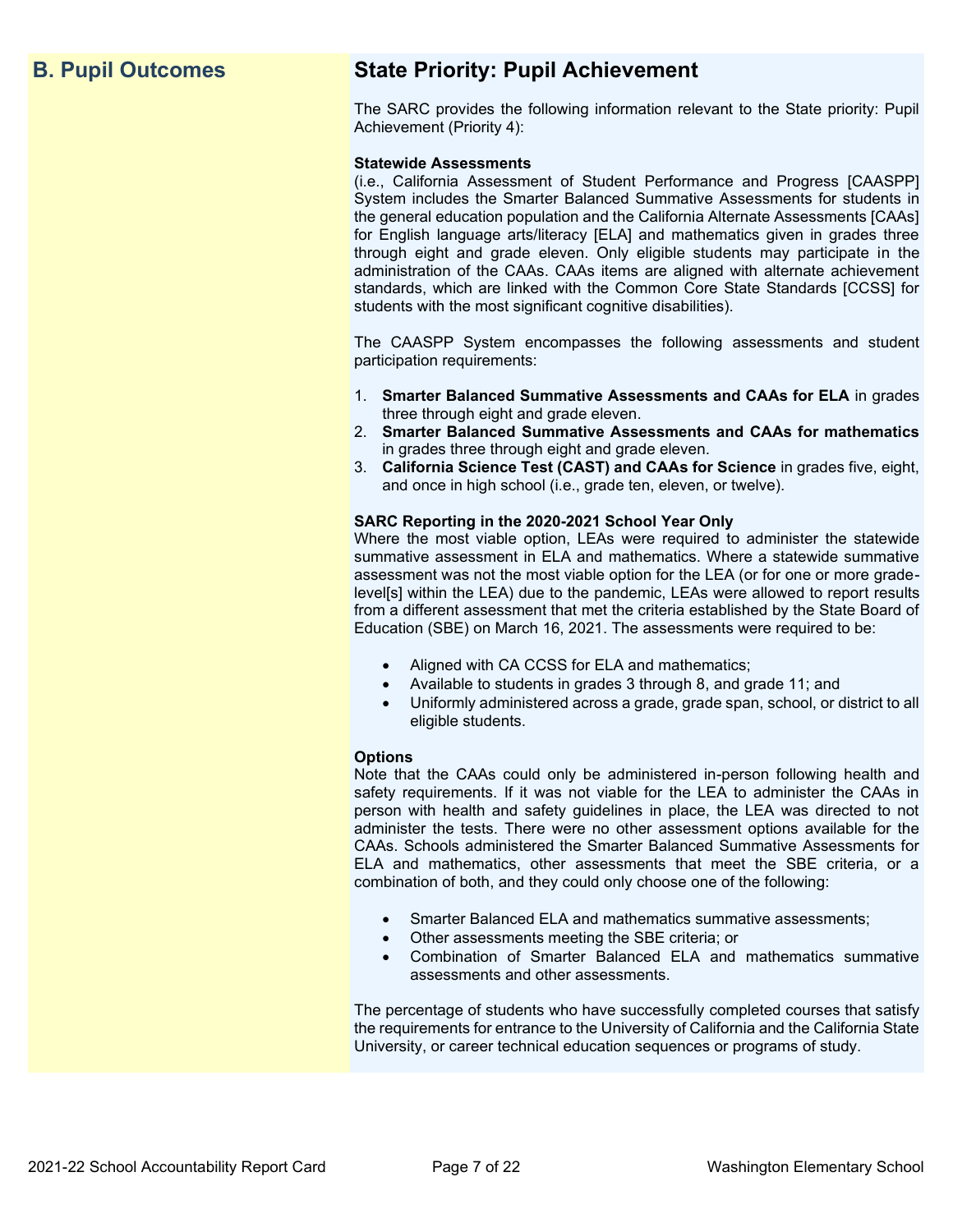### **Percentage of Students Meeting or Exceeding the State Standard on CAASPP**

This table displays CAASPP test results in ELA and mathematics for all students grades three through eight and grade eleven taking and completing a state-administered assessment.

The 2019-2020 data cells with N/A values indicate that the 2019-2020 data are not available due to the COVID-19 pandemic and resulting summative test suspension. The Executive Order N-30-20 was issued which waived the assessment, accountability, and reporting requirements for the 2019-2020 school year.

The 2020-2021 data cells have N/A values because these data are not comparable to other year data due to the COVID-19 pandemic during the 2020-2021 school year. Where the CAASPP assessments in ELA and/or mathematics is not the most viable option, the LEAs were allowed to administer local assessments. Therefore, the 2020-2021 data between school years for the school, district, state are not an accurate comparison. As such, it is inappropriate to compare results of the 2020-2021 school year to other school years.

| Subject                                                        | <b>School</b><br>2019-20 | <b>School</b><br>2020-21 | <b>District</b><br>2019-20 | <b>District</b><br>2020-21 | <b>State</b><br>2019-20 | <b>State</b><br>2020-21 |
|----------------------------------------------------------------|--------------------------|--------------------------|----------------------------|----------------------------|-------------------------|-------------------------|
| <b>English Language Arts/Literacy</b><br>$(grades 3-8 and 11)$ | N/A                      | N/A                      | N/A                        | N/A                        | N/A                     | N/A                     |
| <b>Mathematics</b><br>$(grades 3-8 and 11)$                    | N/A                      | N/A                      | N/A                        | N/A                        | N/A                     | N/A                     |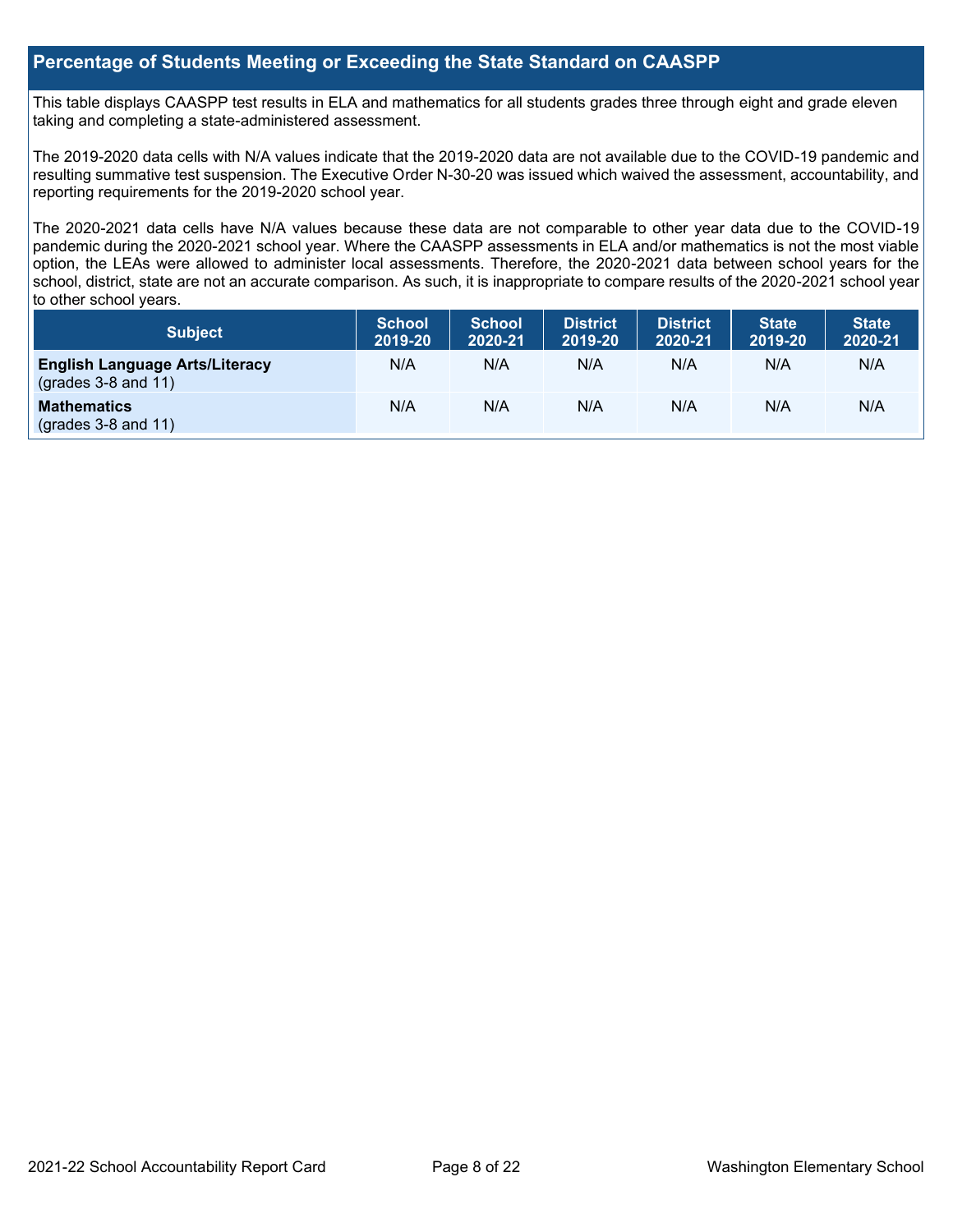### **2020-21 CAASPP Test Results in ELA by Student Group**

This table displays CAASPP test results in ELA by student group for students grades three through eight and grade eleven taking and completing a state-administered assessment. The CDE will populate this table for schools in cases where the school administered the CAASPP assessment. In cases where the school administered a local assessment instead of CAASPP, the CDE will populate this table with "NT" values, meaning this school did not test students using the CAASPP. See the local assessment(s) table for more information.

| <b>CAASPP</b><br><b>Student Groups</b>               | <b>CAASPP</b><br><b>Total</b><br><b>Enrollment</b> | <b>CAASPP</b><br><b>Number</b><br><b>Tested</b> | <b>CAASPP</b><br><b>Percent</b><br><b>Tested</b> | <b>CAASPP</b><br><b>Percent</b><br><b>Not Tested</b> | <b>CAASPP</b><br><b>Percent</b><br><b>Met or</b><br><b>Exceeded</b> |
|------------------------------------------------------|----------------------------------------------------|-------------------------------------------------|--------------------------------------------------|------------------------------------------------------|---------------------------------------------------------------------|
| <b>All Students</b>                                  | 162                                                | 161                                             | 99.38                                            | 0.62                                                 | 22.98                                                               |
| <b>Female</b>                                        | 87                                                 | 86                                              | 98.85                                            | 1.15                                                 | 20.93                                                               |
| <b>Male</b>                                          | 75                                                 | 75                                              | 100                                              | $\mathbf{0}$                                         | 25.33                                                               |
| American Indian or Alaska Native                     | $\qquad \qquad -$                                  | $\overline{\phantom{a}}$                        | --                                               | $\sim$                                               | --                                                                  |
| <b>Asian</b>                                         | $\Omega$                                           | $\mathbf 0$                                     | $\mathbf{0}$                                     | $\Omega$                                             | $\mathbf 0$                                                         |
| <b>Black or African American</b>                     | $\overline{\phantom{a}}$                           | $\overline{\phantom{a}}$                        | --                                               | $-$                                                  | --                                                                  |
| <b>Filipino</b>                                      | $\Omega$                                           | $\mathbf{0}$                                    | $\mathbf{0}$                                     | $\Omega$                                             | $\mathbf{0}$                                                        |
| <b>Hispanic or Latino</b>                            | 147                                                | 146                                             | 99.32                                            | 0.68                                                 | 20.55                                                               |
| <b>Native Hawaiian or Pacific Islander</b>           | $\mathbf 0$                                        | $\mathbf 0$                                     | 0                                                | $\mathbf 0$                                          | $\mathbf 0$                                                         |
| <b>Two or More Races</b>                             | --                                                 | --                                              | --                                               | --                                                   | --                                                                  |
| <b>White</b>                                         | $\qquad \qquad -$                                  | $\sim$                                          | --                                               |                                                      | --                                                                  |
| <b>English Learners</b>                              | 56                                                 | 55                                              | 98.21                                            | 1.79                                                 | 5.45                                                                |
| <b>Foster Youth</b>                                  | $\mathbf 0$                                        | $\mathbf 0$                                     | $\mathbf{0}$                                     | $\mathbf 0$                                          | $\mathbf 0$                                                         |
| <b>Homeless</b>                                      | --                                                 | $\overline{\phantom{m}}$                        | --                                               | $-$                                                  | --                                                                  |
| <b>Military</b>                                      | $\Omega$                                           | $\mathbf 0$                                     | $\Omega$                                         | 0                                                    | 0                                                                   |
| <b>Socioeconomically Disadvantaged</b>               | 145                                                | 144                                             | 99.31                                            | 0.69                                                 | 18.75                                                               |
| <b>Students Receiving Migrant Education Services</b> |                                                    | --                                              | --                                               |                                                      |                                                                     |
| <b>Students with Disabilities</b>                    | $\qquad \qquad -$                                  | --                                              | --                                               |                                                      | --                                                                  |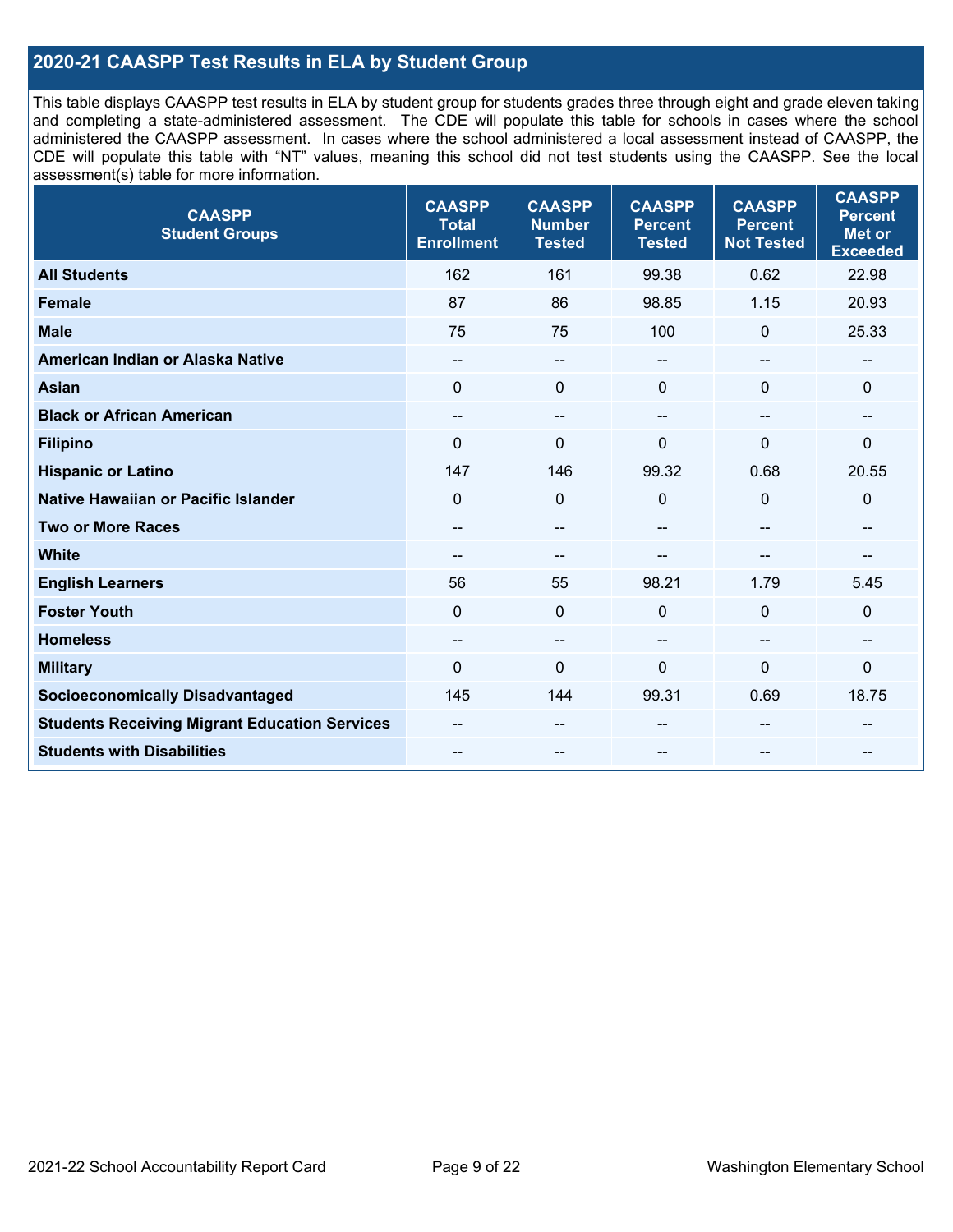### **2020-21 CAASPP Test Results in Math by Student Group**

This table displays CAASPP test results in Math by student group for students grades three through eight and grade eleven taking and completing a state-administered assessment. The CDE will populate this table for schools in cases where the school administered the CAASPP assessment. In cases where the school administered a local assessment instead of CAASPP, the CDE will populate this table with "NT" values, meaning this school did not test students using the CAASPP. See the local assessment(s) table for more information.

| <b>CAASPP</b><br><b>Student Groups</b>               | <b>CAASPP</b><br><b>Total</b><br><b>Enrollment</b> | <b>CAASPP</b><br><b>Number</b><br><b>Tested</b> | <b>CAASPP</b><br><b>Percent</b><br><b>Tested</b> | <b>CAASPP</b><br><b>Percent</b><br><b>Not Tested</b> | <b>CAASPP</b><br><b>Percent</b><br><b>Met or</b><br><b>Exceeded</b> |
|------------------------------------------------------|----------------------------------------------------|-------------------------------------------------|--------------------------------------------------|------------------------------------------------------|---------------------------------------------------------------------|
| <b>All Students</b>                                  | 162                                                | 162                                             | 100.00                                           | 0.00                                                 | 17.28                                                               |
| <b>Female</b>                                        | 87                                                 | 87                                              | 100.00                                           | 0.00                                                 | 17.24                                                               |
| <b>Male</b>                                          | 75                                                 | 75                                              | 100.00                                           | 0.00                                                 | 17.33                                                               |
| American Indian or Alaska Native                     | $\qquad \qquad -$                                  | --                                              | --                                               | --                                                   | $\overline{\phantom{a}}$                                            |
| <b>Asian</b>                                         | $\Omega$                                           | 0                                               | $\mathbf{0}$                                     | 0                                                    | $\mathbf 0$                                                         |
| <b>Black or African American</b>                     | $-$                                                | $\qquad \qquad -$                               | $\sim$ $\sim$                                    | $\overline{\phantom{a}}$                             | $\hspace{0.05cm}$                                                   |
| <b>Filipino</b>                                      | $\Omega$                                           | 0                                               | $\mathbf 0$                                      | $\Omega$                                             | $\mathbf 0$                                                         |
| <b>Hispanic or Latino</b>                            | 147                                                | 147                                             | 100.00                                           | 0.00                                                 | 15.65                                                               |
| Native Hawaiian or Pacific Islander                  | $\mathbf 0$                                        | $\mathbf 0$                                     | $\mathbf 0$                                      | 0                                                    | $\mathbf 0$                                                         |
| <b>Two or More Races</b>                             | --                                                 | --                                              |                                                  | --                                                   | --                                                                  |
| <b>White</b>                                         | --                                                 | --                                              | --                                               | --                                                   |                                                                     |
| <b>English Learners</b>                              | 56                                                 | 56                                              | 100.00                                           | 0.00                                                 | 5.36                                                                |
| <b>Foster Youth</b>                                  | $\Omega$                                           | 0                                               | $\mathbf 0$                                      | $\Omega$                                             | $\mathbf 0$                                                         |
| <b>Homeless</b>                                      | $\overline{\phantom{a}}$                           | --                                              | $\overline{\phantom{a}}$                         | --                                                   | $\overline{\phantom{m}}$                                            |
| <b>Military</b>                                      | $\Omega$                                           | 0                                               | $\mathbf 0$                                      | $\mathbf{0}$                                         | 0                                                                   |
| <b>Socioeconomically Disadvantaged</b>               | 145                                                | 145                                             | 100.00                                           | 0.00                                                 | 12.41                                                               |
| <b>Students Receiving Migrant Education Services</b> |                                                    | --                                              |                                                  |                                                      |                                                                     |
| <b>Students with Disabilities</b>                    |                                                    | --                                              | --                                               |                                                      |                                                                     |

### **2020-21 Local Assessment Test Results in ELA by Student Group**

This table displays Local Assessment test results in ELA by student group for students grades three through eight and grade eleven. LEAs/schools will populate this table for schools in cases where the school administered a local assessment. In cases where the school administered the CAASPP assessment, LEAs/schools will populate this table with "N/A" values in all cells, meaning this table is Not Applicable for this school.

| N/A<br><b>Student Groups</b>     | N/A<br><b>Total</b><br><b>Enrollment</b> | N/A<br><b>Number</b><br><b>Tested</b> | N/A<br><b>Percent</b><br><b>Tested</b> | N/A<br>Percent<br><b>Not Tested</b> | N/A<br><b>Percent</b><br><b>At or Above</b><br><b>Grade Level</b> |
|----------------------------------|------------------------------------------|---------------------------------------|----------------------------------------|-------------------------------------|-------------------------------------------------------------------|
| <b>All Students</b>              | N/A                                      | N/A                                   | N/A                                    | N/A                                 | N/A                                                               |
| Female                           | N/A                                      | N/A                                   | N/A                                    | N/A                                 | N/A                                                               |
| <b>Male</b>                      | N/A                                      | N/A                                   | N/A                                    | N/A                                 | N/A                                                               |
| American Indian or Alaska Native | N/A                                      | N/A                                   | N/A                                    | N/A                                 | N/A                                                               |
| <b>Asian</b>                     | N/A                                      | N/A                                   | N/A                                    | N/A                                 | N/A                                                               |

2021-22 School Accountability Report Card Page 10 of 22 Washington Elementary School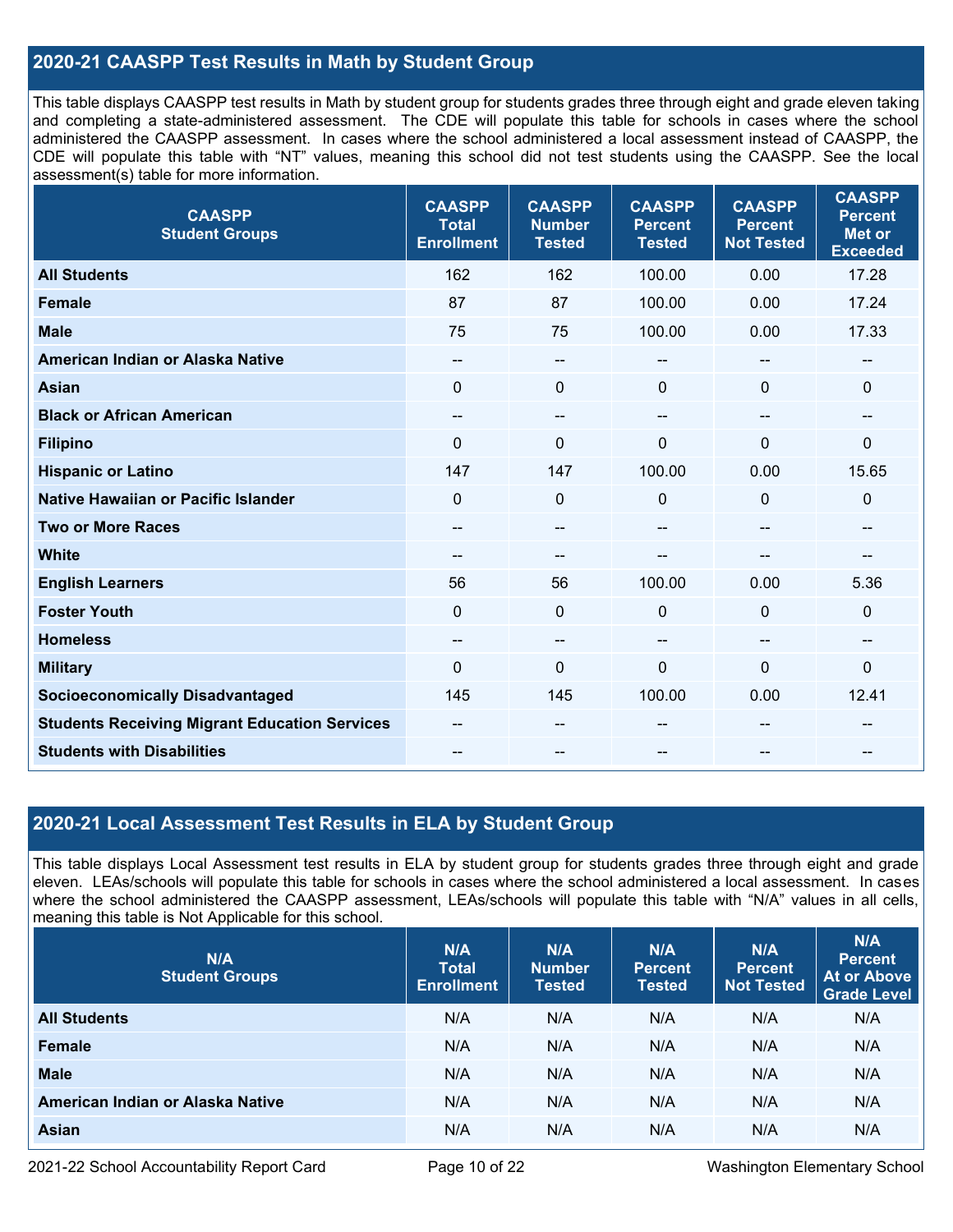| <b>Black or African American</b>                                                          | N/A | N/A | N/A | N/A | N/A |
|-------------------------------------------------------------------------------------------|-----|-----|-----|-----|-----|
| <b>Filipino</b>                                                                           | N/A | N/A | N/A | N/A | N/A |
| <b>Hispanic or Latino</b>                                                                 | N/A | N/A | N/A | N/A | N/A |
| Native Hawaiian or Pacific Islander                                                       | N/A | N/A | N/A | N/A | N/A |
| <b>Two or More Races</b>                                                                  | N/A | N/A | N/A | N/A | N/A |
| White                                                                                     | N/A | N/A | N/A | N/A | N/A |
| <b>English Learners</b>                                                                   | N/A | N/A | N/A | N/A | N/A |
| <b>Foster Youth</b>                                                                       | N/A | N/A | N/A | N/A | N/A |
| <b>Homeless</b>                                                                           | N/A | N/A | N/A | N/A | N/A |
| <b>Military</b>                                                                           | N/A | N/A | N/A | N/A | N/A |
| <b>Socioeconomically Disadvantaged</b>                                                    | N/A | N/A | N/A | N/A | N/A |
| <b>Students Receiving Migrant Education Services</b>                                      | N/A | N/A | N/A | N/A | N/A |
| <b>Students with Disabilities</b>                                                         | N/A | N/A | N/A | N/A | N/A |
| *At or above the grade-level standard in the context of the local assessment administered |     |     |     |     |     |

\*At or above the grade-level standard in the context of the local assessment administered.

## **2020-21 Local Assessment Test Results in Math by Student Group**

This table displays Local Assessment test results in Math by student group for students grades three through eight and grade eleven. LEAs/schools will populate this table for schools in cases where the school administered a local assessment. In cases where the school administered the CAASPP assessment, LEAs/schools will populate this table with "N/A" values in all cells, meaning this table is Not Applicable for this school.

| N/A<br><b>Student Groups</b>                         | N/A<br><b>Total</b><br><b>Enrollment</b> | N/A<br><b>Number</b><br><b>Tested</b> | N/A<br><b>Percent</b><br><b>Tested</b> | N/A<br><b>Percent</b><br><b>Not Tested</b> | N/A<br><b>Percent</b><br><b>At or Above</b><br><b>Grade Level</b> |
|------------------------------------------------------|------------------------------------------|---------------------------------------|----------------------------------------|--------------------------------------------|-------------------------------------------------------------------|
| <b>All Students</b>                                  | N/A                                      | N/A                                   | N/A                                    | N/A                                        | N/A                                                               |
| <b>Female</b>                                        | N/A                                      | N/A                                   | N/A                                    | N/A                                        | N/A                                                               |
| <b>Male</b>                                          | N/A                                      | N/A                                   | N/A                                    | N/A                                        | N/A                                                               |
| American Indian or Alaska Native                     | N/A                                      | N/A                                   | N/A                                    | N/A                                        | N/A                                                               |
| <b>Asian</b>                                         | N/A                                      | N/A                                   | N/A                                    | N/A                                        | N/A                                                               |
| <b>Black or African American</b>                     | N/A                                      | N/A                                   | N/A                                    | N/A                                        | N/A                                                               |
| <b>Filipino</b>                                      | N/A                                      | N/A                                   | N/A                                    | N/A                                        | N/A                                                               |
| <b>Hispanic or Latino</b>                            | N/A                                      | N/A                                   | N/A                                    | N/A                                        | N/A                                                               |
| Native Hawaiian or Pacific Islander                  | N/A                                      | N/A                                   | N/A                                    | N/A                                        | N/A                                                               |
| <b>Two or More Races</b>                             | N/A                                      | N/A                                   | N/A                                    | N/A                                        | N/A                                                               |
| <b>White</b>                                         | N/A                                      | N/A                                   | N/A                                    | N/A                                        | N/A                                                               |
| <b>English Learners</b>                              | N/A                                      | N/A                                   | N/A                                    | N/A                                        | N/A                                                               |
| <b>Foster Youth</b>                                  | N/A                                      | N/A                                   | N/A                                    | N/A                                        | N/A                                                               |
| <b>Homeless</b>                                      | N/A                                      | N/A                                   | N/A                                    | N/A                                        | N/A                                                               |
| <b>Military</b>                                      | N/A                                      | N/A                                   | N/A                                    | N/A                                        | N/A                                                               |
| <b>Socioeconomically Disadvantaged</b>               | N/A                                      | N/A                                   | N/A                                    | N/A                                        | N/A                                                               |
| <b>Students Receiving Migrant Education Services</b> | N/A                                      | N/A                                   | N/A                                    | N/A                                        | N/A                                                               |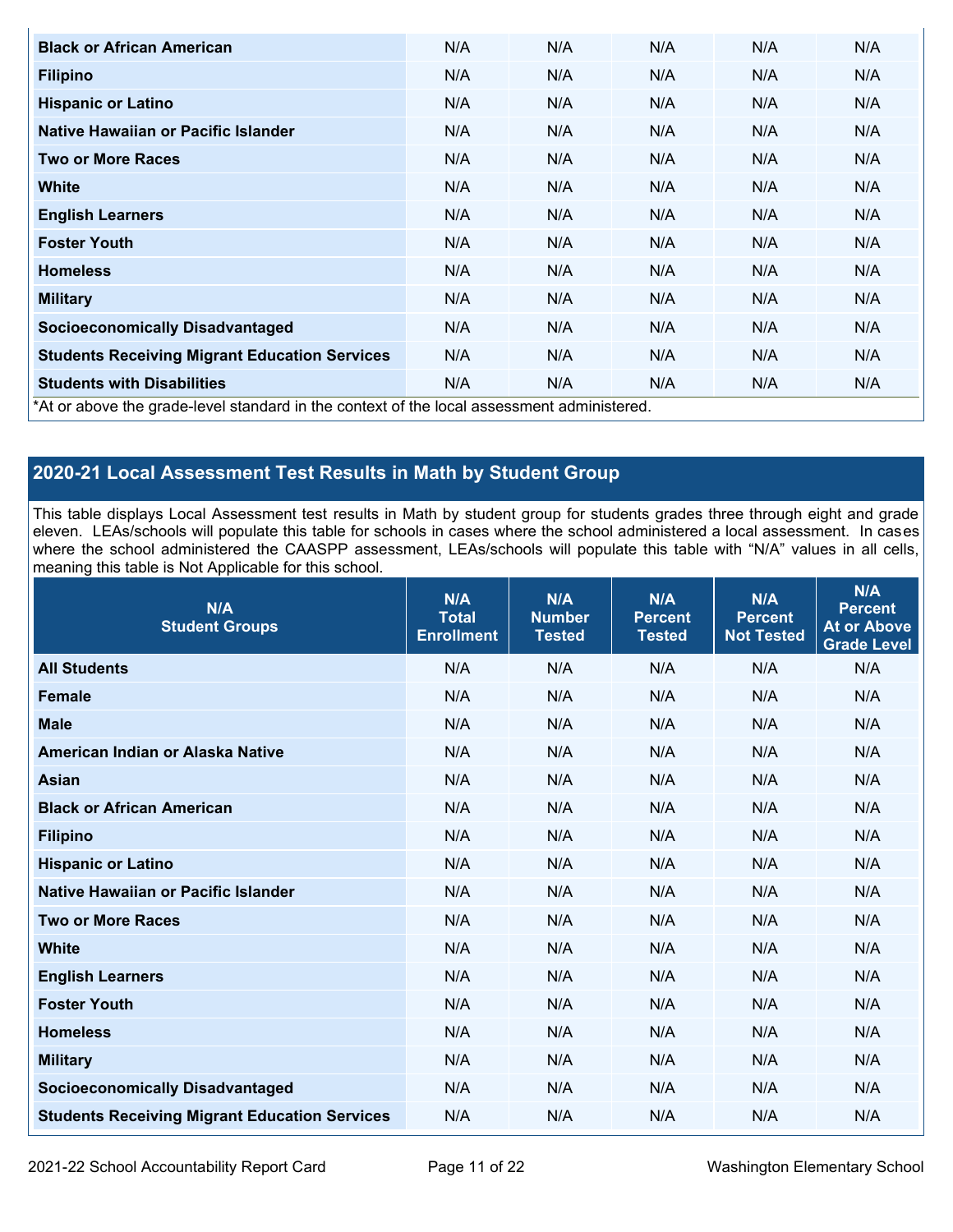| <b>Students with Disabilities</b>                                                           | N/A | N/A | N/A | N/A | N/A |  |  |
|---------------------------------------------------------------------------------------------|-----|-----|-----|-----|-----|--|--|
| *At as above the escale level standard in the context of the local accordinate admissioned. |     |     |     |     |     |  |  |

\*At or above the grade-level standard in the context of the local assessment administered.

### **CAASPP Test Results in Science for All Students**

This table displays the percentage of all students grades five, eight, and High School meeting or exceeding the State Standard.

The 2019-2020 data cells with N/A values indicate that the 2019-2020 data are not available due to the COVID-19 pandemic and resulting summative testing suspension. The Executive Order N-30-20 was issued which waived the assessment, accountability, and reporting requirements for the 2019-2020 school year.

For any 2020-2021 data cells with N/T values indicate that this school did not test students using the CAASPP Science.

| <b>Subject</b>                | <b>School</b><br>2019-20 | <b>School</b><br>2020-21 | <b>District</b><br>12019-20 | District<br>2020-21 | <b>State</b><br>2019-20 | <b>State</b><br>2020-21 |
|-------------------------------|--------------------------|--------------------------|-----------------------------|---------------------|-------------------------|-------------------------|
| <b>Science</b>                | N/A                      | ΝT                       | N/A                         | NT                  | N/A                     | 28.72                   |
| (grades 5, 8 and high school) |                          |                          |                             |                     |                         |                         |

### **2020-21 CAASPP Test Results in Science by Student Group**

This table displays CAASPP test results in Science by student group for students grades five, eight, and High School. For any data cells with N/T values indicate that this school did not test students using the CAASPP Science.

| <b>Student Group</b>                                 | <b>Total</b><br><b>Enrollment</b>     | <b>Number</b><br><b>Tested</b> | <b>Percent</b><br><b>Tested</b> | <b>Percent</b><br><b>Not Tested</b> | <b>Percent</b><br><b>Met or</b><br><b>Exceeded</b> |
|------------------------------------------------------|---------------------------------------|--------------------------------|---------------------------------|-------------------------------------|----------------------------------------------------|
| <b>All Students</b>                                  | 50                                    | <b>NT</b>                      | <b>NT</b>                       | <b>NT</b>                           | <b>NT</b>                                          |
| <b>Female</b>                                        | 27                                    | <b>NT</b>                      | <b>NT</b>                       | <b>NT</b>                           | <b>NT</b>                                          |
| <b>Male</b>                                          | 23                                    | <b>NT</b>                      | <b>NT</b>                       | <b>NT</b>                           | <b>NT</b>                                          |
| American Indian or Alaska Native                     | $\overline{\phantom{a}}$              | <b>NT</b>                      | <b>NT</b>                       | <b>NT</b>                           | <b>NT</b>                                          |
| <b>Asian</b>                                         | $\mathbf 0$                           | $\mathbf 0$                    | $\mathbf 0$                     | $\mathbf 0$                         | $\mathbf{0}$                                       |
| <b>Black or African American</b>                     | --                                    | <b>NT</b>                      | <b>NT</b>                       | <b>NT</b>                           | <b>NT</b>                                          |
| <b>Filipino</b>                                      | $\Omega$                              | $\mathbf 0$                    | $\mathbf{0}$                    | $\mathbf{0}$                        | $\mathbf 0$                                        |
| <b>Hispanic or Latino</b>                            | 45                                    | <b>NT</b>                      | <b>NT</b>                       | <b>NT</b>                           | <b>NT</b>                                          |
| Native Hawaiian or Pacific Islander                  | $\mathbf 0$                           | $\mathbf 0$                    | $\mathbf{0}$                    | $\mathbf 0$                         | $\mathbf{0}$                                       |
| <b>Two or More Races</b>                             | $\Omega$                              | $\mathbf 0$                    | $\Omega$                        | $\mathbf{0}$                        | $\mathbf 0$                                        |
| <b>White</b>                                         | $\hspace{0.05cm}$ – $\hspace{0.05cm}$ | <b>NT</b>                      | <b>NT</b>                       | <b>NT</b>                           | <b>NT</b>                                          |
| <b>English Learners</b>                              | 14                                    | <b>NT</b>                      | <b>NT</b>                       | <b>NT</b>                           | <b>NT</b>                                          |
| <b>Foster Youth</b>                                  | $\mathbf 0$                           | $\mathbf 0$                    | $\mathbf 0$                     | $\mathbf 0$                         | $\mathbf{0}$                                       |
| <b>Homeless</b>                                      | 0                                     | $\mathbf{0}$                   | $\mathbf 0$                     | $\mathbf 0$                         | $\mathbf 0$                                        |
| <b>Military</b>                                      | $\Omega$                              | $\mathbf 0$                    | $\mathbf{0}$                    | $\mathbf{0}$                        | $\mathbf{0}$                                       |
| <b>Socioeconomically Disadvantaged</b>               | 44                                    | <b>NT</b>                      | <b>NT</b>                       | <b>NT</b>                           | <b>NT</b>                                          |
| <b>Students Receiving Migrant Education Services</b> | --                                    | <b>NT</b>                      | <b>NT</b>                       | <b>NT</b>                           | <b>NT</b>                                          |
| <b>Students with Disabilities</b>                    | $\qquad \qquad -$                     | <b>NT</b>                      | <b>NT</b>                       | <b>NT</b>                           | <b>NT</b>                                          |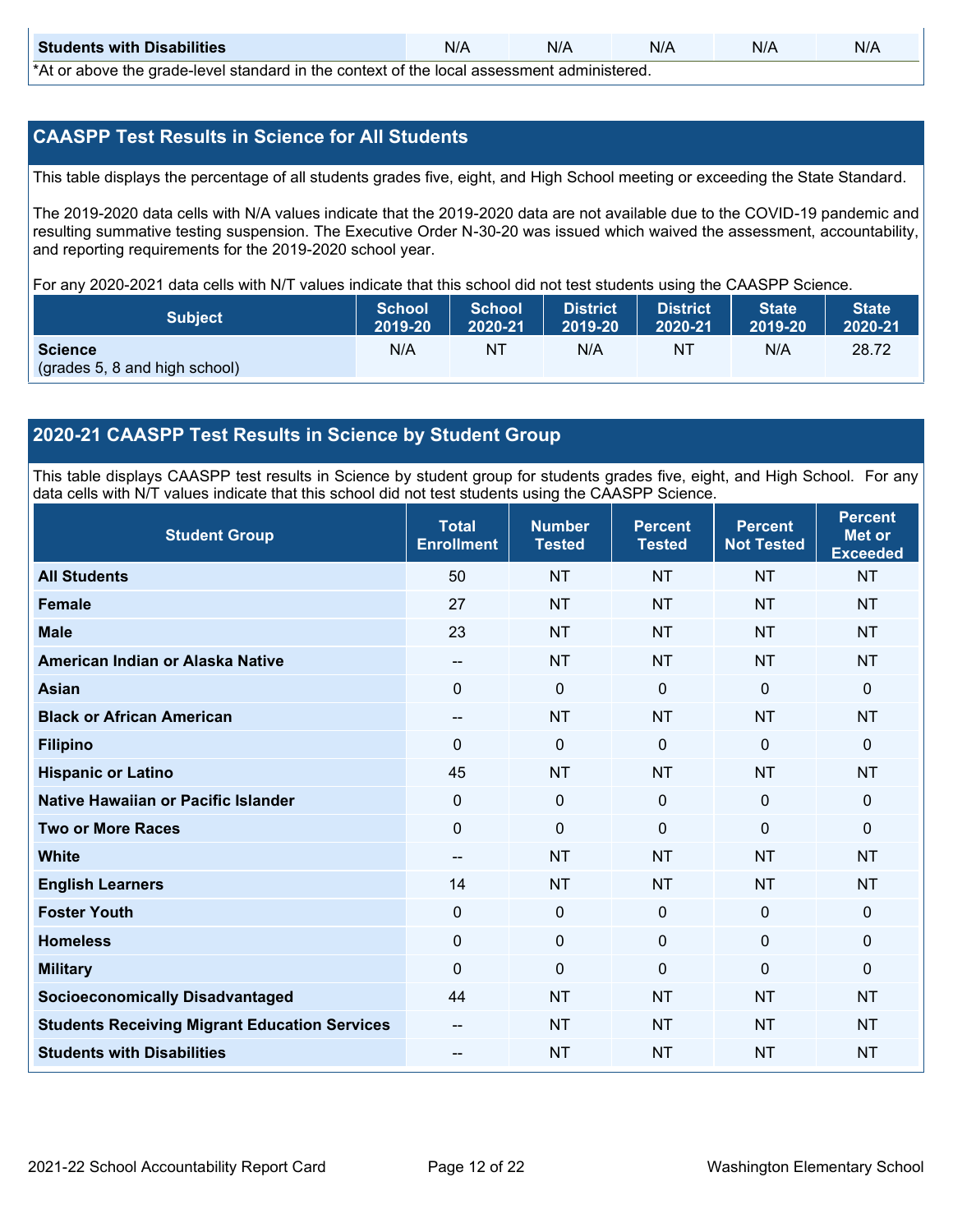# **B. Pupil Outcomes State Priority: Other Pupil Outcomes**

The SARC provides the following information relevant to the State priority: Other Pupil Outcomes (Priority 8): Pupil outcomes in the subject area of physical education.

### **2020-21 California Physical Fitness Test Results**

Due to the COVID-19 crisis, the Physical Fitness Test was suspended during the 2020-2021 school year and therefore no data are reported and each cell in this table is populated with "N/A."

| <b>Grade Level</b> | <b>Four of Six Fitness Standards</b> | <b>Five of Six Fitness Standards</b> | Percentage of Students Meeting   Percentage of Students Meeting   Percentage of Students Meeting<br><b>Six of Six Fitness Standards</b> |
|--------------------|--------------------------------------|--------------------------------------|-----------------------------------------------------------------------------------------------------------------------------------------|
| Grade 5            | N/A                                  | N/A                                  | N/A                                                                                                                                     |
| Grade 7            | N/A                                  | N/A                                  | N/A                                                                                                                                     |
| Grade 9            | N/A                                  | N/A                                  | N/A                                                                                                                                     |

# **C. Engagement State Priority: Parental Involvement**

The SARC provides the following information relevant to the State priority: Parental Involvement (Priority 3): Efforts the school district makes to seek parent input in making decisions regarding the school district and at each school site.

### **2021-22 Opportunities for Parental Involvement**

Parent involvement and communication are essential to our school success. Washington Elementary School continually strives to involve parents by exchanging information that helps parents understand and support school programs and by providing opportunities for parent participation in school activities.

There are numerous and varied opportunities for parent involvement. During a traditional school year, these activities take place on campus. Due to the COVID-19 pandemic, we started the school year doing these activities virtually. As we progressed through the first trimester, our parent meetings were held on campus in the Library and Cafeteria. Parents attend school functions, participate in parent-teacher conferences, volunteer in classrooms, chaperone field trips, various workshops and assist with other school activities. Parents may also serve on advisory committees and leadership teams, including Parent Teacher Club (PTC) and School Site Council (SSC) and English Learner Advisory Committee (ELAC) and Parent Advisory Committee (Pre-school Parents - PAC). The PTC at Washington is very active, organizing numerous extracurricular functions and conducting fundraising for field trips. Washington received a grant in 2016-2017 from Birth-3 years old from Save the Children that has a coordinator that visits homes of 20 families that have babies as well as Community for children 3-5 who are not in preschool. This school year, Washington held several Parent education meetings focused on educational topics such as Math, ELA, Technology, Reading Instruction and Testing.

Parents of English Learners are able to participate in Puente a Tecnologia, which is a chromebook check out for the home with internet access. This program will help parents and students acquire English.

Home and school communication is enhanced through weekly notices, monthly newsletters, parent/teacher conferences, the student/parent handbook, the school website, student report cards, direct phone calling system and other regular communication activities. Translation is regularly provided. In addition, parent education classes and workshops are offered regularly. We also use an app called "ParentSquare" which sends notices immediately to parents phones.

Parents who would like more information on how to become involved may contact Principal Greg Visser at (559) 305-7270.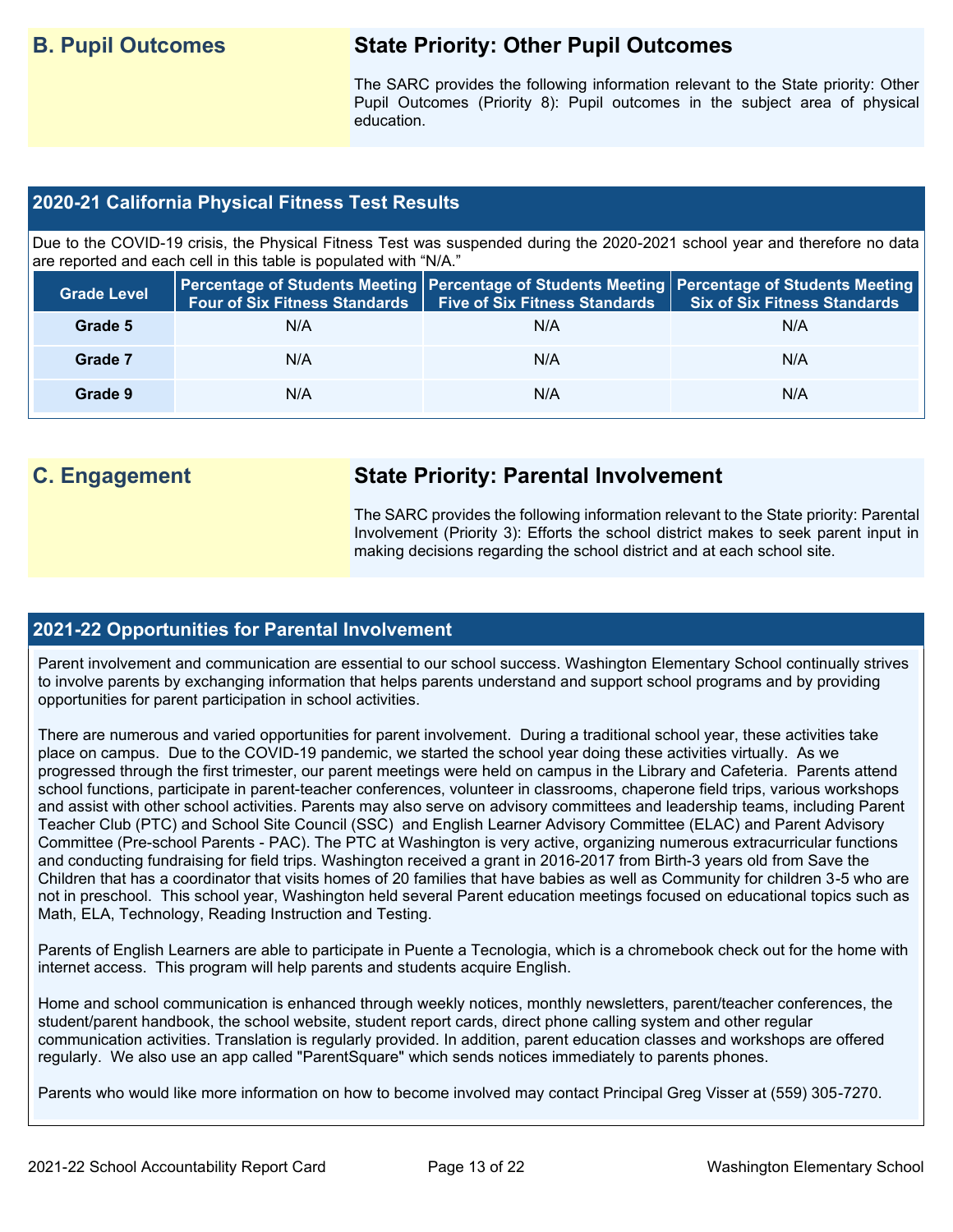### **2020-21 Chronic Absenteeism by Student Group**

| <b>Student Group</b>                                 | <b>Cumulative</b><br><b>Enrollment</b> | <b>Chronic</b><br><b>Absenteeism</b><br><b>Eligible Enrollment</b> | <b>Chronic</b><br><b>Absenteeism</b><br><b>Count</b> | <b>Chronic</b><br><b>Absenteeism</b><br><b>Rate</b> |
|------------------------------------------------------|----------------------------------------|--------------------------------------------------------------------|------------------------------------------------------|-----------------------------------------------------|
| <b>All Students</b>                                  | 369                                    | 361                                                                | 37                                                   | 10.2                                                |
| <b>Female</b>                                        | 205                                    | 201                                                                | 17                                                   | 8.5                                                 |
| <b>Male</b>                                          | 164                                    | 160                                                                | 20                                                   | 12.5                                                |
| American Indian or Alaska Native                     | $\overline{4}$                         | $\overline{4}$                                                     | $\mathbf{0}$                                         | 0.0                                                 |
| <b>Asian</b>                                         | 0                                      | $\Omega$                                                           | $\mathbf{0}$                                         | 0.0                                                 |
| <b>Black or African American</b>                     | 3                                      | 3                                                                  | 1                                                    | 33.3                                                |
| <b>Filipino</b>                                      | $\Omega$                               | $\mathbf 0$                                                        | $\mathbf{0}$                                         | 0.0                                                 |
| <b>Hispanic or Latino</b>                            | 332                                    | 324                                                                | 33                                                   | 10.2                                                |
| Native Hawaiian or Pacific Islander                  | 0                                      | 0                                                                  | $\mathbf 0$                                          | 0.0                                                 |
| <b>Two or More Races</b>                             | 3                                      | 3                                                                  | $\mathbf{0}$                                         | 0.0                                                 |
| <b>White</b>                                         | 27                                     | 27                                                                 | 3                                                    | 11.1                                                |
| <b>English Learners</b>                              | 152                                    | 150                                                                | 12                                                   | 8.0                                                 |
| <b>Foster Youth</b>                                  | $\Omega$                               | $\mathbf{0}$                                                       | $\Omega$                                             | 0.0                                                 |
| <b>Homeless</b>                                      | 1                                      | $\mathbf{1}$                                                       | 1                                                    | 100.0                                               |
| <b>Socioeconomically Disadvantaged</b>               | 332                                    | 328                                                                | 36                                                   | 11.0                                                |
| <b>Students Receiving Migrant Education Services</b> | 13                                     | 13                                                                 | 2                                                    | 15.4                                                |
| <b>Students with Disabilities</b>                    | 22                                     | 20                                                                 | 1                                                    | 5.0                                                 |

# **C. Engagement State Priority: School Climate**

The SARC provides the following information relevant to the State priority: School Climate (Priority 6):

- Pupil suspension rates;
- Pupil expulsion rates; and
- Other local measures on the sense of safety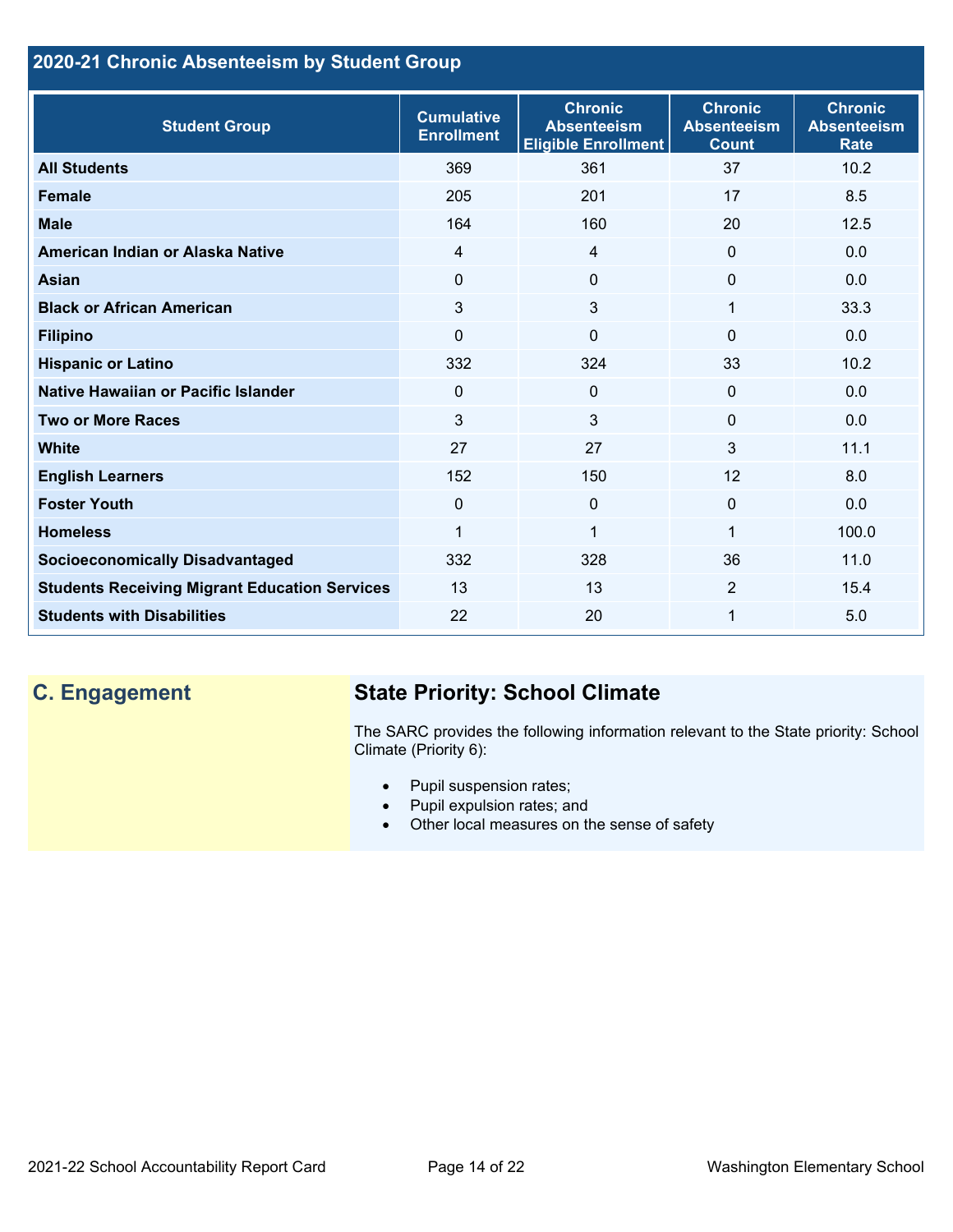### **Suspensions and Expulsions**

This table displays suspensions and expulsions data collected between July through June, each full school year respectively. Data collected during the 2020-21 school year may not be comparable to earlier years of this collection due to differences in learning mode instruction in response to the COVID-19 pandemic.

| <b>Subject</b>     | <b>School</b><br>2018-19 | <b>School</b><br>2020-21 | <b>District</b><br>2018-19 | <b>District</b><br>2020-21 | <b>State</b><br>2018-19 | <b>State</b><br>2020-21 |
|--------------------|--------------------------|--------------------------|----------------------------|----------------------------|-------------------------|-------------------------|
| <b>Suspensions</b> | 2.07                     | 0.00                     | 3.08                       | 0.53                       | 3.47                    | 0.20                    |
| <b>Expulsions</b>  | 0.00                     | 0.00                     | 0.02                       | 0.00                       | 0.08                    | 0.00                    |

This table displays suspensions and expulsions data collected between July through February, partial school year due to the COVID-19 pandemic. The 2019-2020 suspensions and expulsions rate data are not comparable to other year data because the 2019-2020 school year is a partial school year due to the COVID-19 crisis. As such, it would be inappropriate to make any comparisons in rates of suspensions and expulsions in the 2019-2020 school year compared to other school years.

| <b>Subject</b>     | <b>School</b><br>2019-20 | <b>District</b><br>2019-20 | <b>State</b><br>2019-20 |
|--------------------|--------------------------|----------------------------|-------------------------|
| <b>Suspensions</b> | 0.76                     | 2.38                       | 2.45                    |
| <b>Expulsions</b>  | 0.00                     | 0.00                       | 0.05                    |

### **2020-21 Suspensions and Expulsions by Student Group**

| <b>Student Group</b>                                 | <b>Suspensions Rate</b> | <b>Expulsions Rate</b> |
|------------------------------------------------------|-------------------------|------------------------|
| <b>All Students</b>                                  | 0.00                    | 0.00                   |
| <b>Female</b>                                        | 0.00                    | 0.00                   |
| <b>Male</b>                                          | 0.00                    | 0.00                   |
| American Indian or Alaska Native                     | 0.00                    | 0.00                   |
| Asian                                                | 0.00                    | 0.00                   |
| <b>Black or African American</b>                     | 0.00                    | 0.00                   |
| <b>Filipino</b>                                      | 0.00                    | 0.00                   |
| <b>Hispanic or Latino</b>                            | 0.00                    | 0.00                   |
| Native Hawaiian or Pacific Islander                  | 0.00                    | 0.00                   |
| <b>Two or More Races</b>                             | 0.00                    | 0.00                   |
| <b>White</b>                                         | 0.00                    | 0.00                   |
| <b>English Learners</b>                              | 0.00                    | 0.00                   |
| <b>Foster Youth</b>                                  | 0.00                    | 0.00                   |
| <b>Homeless</b>                                      | 0.00                    | 0.00                   |
| <b>Socioeconomically Disadvantaged</b>               | 0.00                    | 0.00                   |
| <b>Students Receiving Migrant Education Services</b> | 0.00                    | 0.00                   |
| <b>Students with Disabilities</b>                    | 0.00                    | 0.00                   |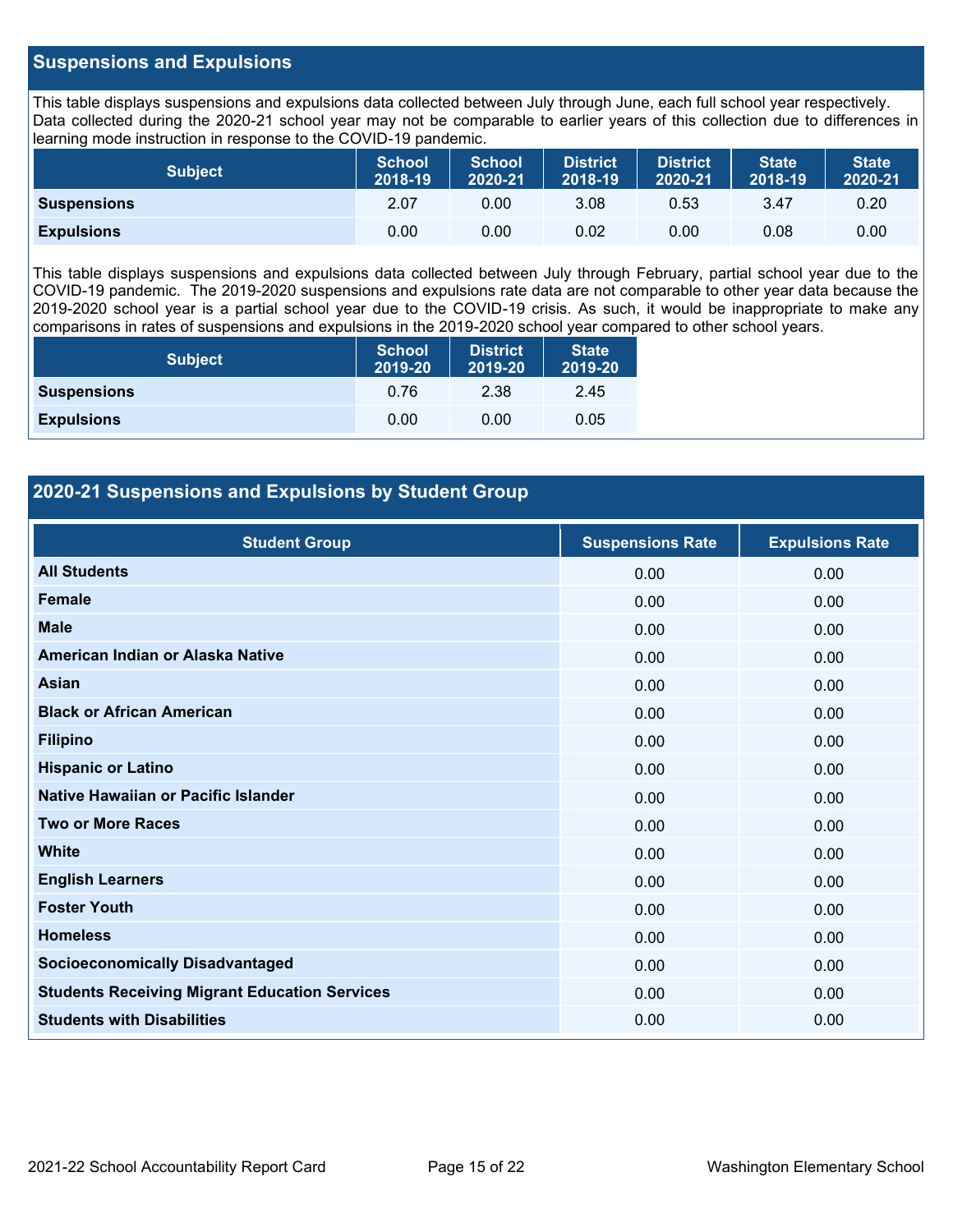### **2021-22 School Safety Plan**

Safety of students and staff is a primary concern of Washington Elementary School. Before, during, and after school, the campus is monitored by assigned staff. All visitors must sign in at the office and wear appropriate identification while on campus. The comprehensive school safety plan is designed to assist in preparing for emergencies, managing emergency response efforts, and maintaining a safe school environment. The plan requires identification of security needs, development of prevention and intervention techniques, evaluation of physical facilities, and communication with staff and students. Components of the plan include: child abuse reporting procedures, procedures for teacher notification of dangerous pupils, disaster response procedures, procedures for safe ingress and egress from school, sexual harassment policies, and suspension and expulsion policies. The safety plan is reviewed annually, updated as needed, and fully compliant with federal and state regulations. The plan was last reviewed/updated on October 21, 2021 and discussed with staff on October 21, 2021. An updated copy is available to the public at the school office. The school's disaster preparedness plan includes steps for ensuring the safety of students and staff during a disaster. Emergency preparedness drills are conducted regularly and the school staff is appropriately trained.

## **D. Other SARC Information Information Required in the SARC**

The information in this section is required to be in the SARC but is not included in the state priorities for LCFF.

### **2018-19 Elementary Average Class Size and Class Size Distribution**

This table displays the 2018-19 average class size and class size distribution. The columns titled "Number of Classes" indicates how many classes fall into each size category (a range of total students per class). The "Other" category is for multigrade level classes.

| <b>Grade Level</b> | <b>Average</b><br><b>Class Size</b> | 1-20 Students | Number of Classes with   Number of Classes with   Number of Classes with<br>21-32 Students | 33+ Students |
|--------------------|-------------------------------------|---------------|--------------------------------------------------------------------------------------------|--------------|
| N                  | 26                                  |               |                                                                                            |              |
|                    | 25                                  |               | ◠                                                                                          |              |
|                    | 22                                  |               | 3                                                                                          |              |
|                    | 26                                  |               | ◠                                                                                          |              |
|                    | 25                                  |               | 3                                                                                          |              |
|                    | 31                                  |               | ◠                                                                                          |              |
|                    |                                     |               |                                                                                            |              |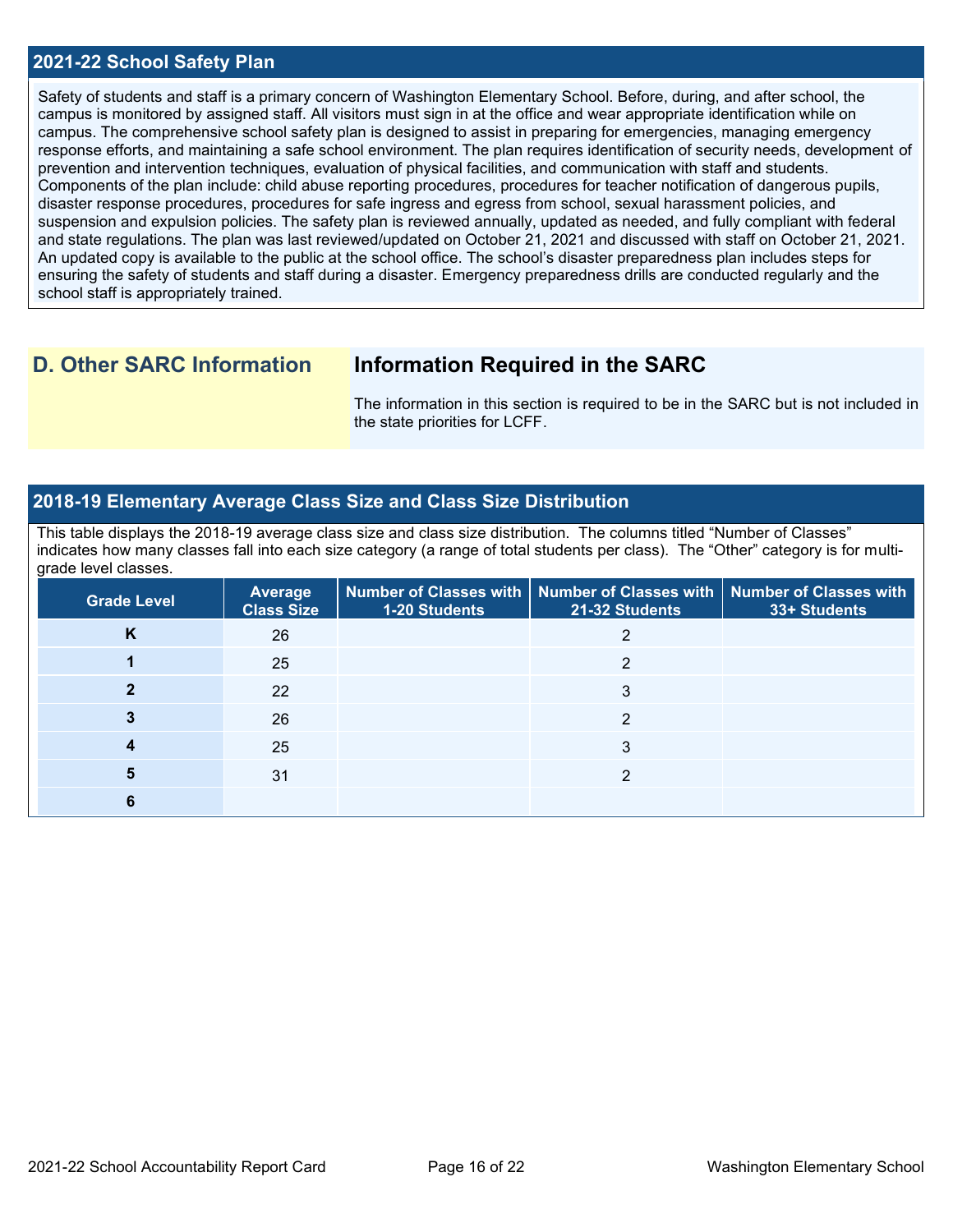### **2019-20 Elementary Average Class Size and Class Size Distribution**

This table displays the 2019-20 average class size and class size distribution. The columns titled "Number of Classes" indicates how many classes fall into each size category (a range of total students per class). The "Other" category is for multi-grade level classes.

| <b>Grade Level</b> | <b>Average</b><br><b>Class Size</b> | 1-20 Students | Number of Classes with   Number of Classes with   Number of Classes with<br>21-32 Students | 33+ Students |
|--------------------|-------------------------------------|---------------|--------------------------------------------------------------------------------------------|--------------|
| n.                 | 26                                  |               |                                                                                            |              |
|                    | 23                                  |               | 3                                                                                          |              |
|                    | 25                                  |               | 2                                                                                          |              |
|                    | 23                                  |               | 3                                                                                          |              |
|                    | 27                                  |               | っ                                                                                          |              |
| 5                  | 32                                  |               | っ                                                                                          |              |
|                    |                                     |               |                                                                                            |              |

### **2020-21 Elementary Average Class Size and Class Size Distribution**

This table displays the 2020-21 average class size and class size distribution. The columns titled "Number of Classes" indicates how many classes fall into each size category (a range of total students per class). The "Other" category is for multi-grade level classes.

| <b>Grade Level</b> | <b>Average</b><br><b>Class Size</b> | 1-20 Students | Number of Classes with   Number of Classes with   Number of Classes with<br>21-32 Students | 33+ Students |
|--------------------|-------------------------------------|---------------|--------------------------------------------------------------------------------------------|--------------|
| K                  | 20                                  |               |                                                                                            |              |
|                    | 17                                  | 3             |                                                                                            |              |
|                    | 16                                  |               |                                                                                            |              |
|                    | 26                                  |               | ◠                                                                                          |              |
|                    | 32                                  |               | っ                                                                                          |              |
| 5                  | 26                                  |               | ◠                                                                                          |              |
|                    |                                     |               |                                                                                            |              |

### **2020-21 Ratio of Pupils to Academic Counselor**

This table displays the ratio of pupils to Academic Counselor. One full time equivalent (FTE) equals one staff member working full time; one FTE could also represent two staff members who each work 50 percent of full time.

| <b>Title</b>                        | <b>Ratio</b> |
|-------------------------------------|--------------|
| <b>Pupils to Academic Counselor</b> |              |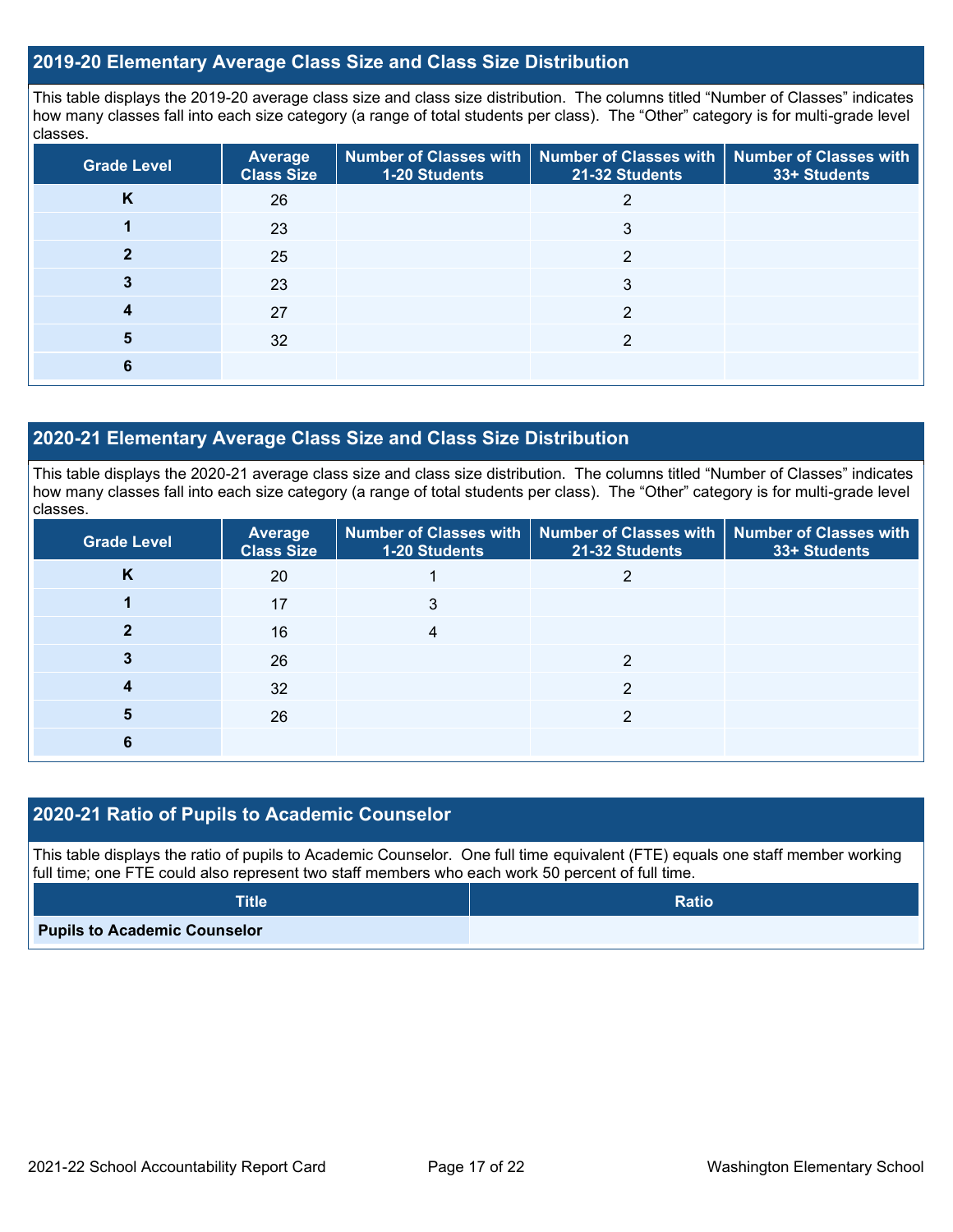### **2020-21 Student Support Services Staff**

This table displays the number of FTE support staff assigned to this school. One full time equivalent (FTE) equals one staff member working full time; one FTE could also represent two staff members who each work 50 percent of full time.

| <b>Title</b>                                                         | <b>Number of FTE Assigned to School</b> |
|----------------------------------------------------------------------|-----------------------------------------|
| <b>Counselor (Academic, Social/Behavioral or Career Development)</b> | 0                                       |
| Library Media Teacher (Librarian)                                    | 0                                       |
| Library Media Services Staff (Paraprofessional)                      | 0                                       |
| <b>Psychologist</b>                                                  | 0                                       |
| <b>Social Worker</b>                                                 | $\Omega$                                |
| <b>Speech/Language/Hearing Specialist</b>                            | 0                                       |
| <b>Resource Specialist (non-teaching)</b>                            | 0                                       |

### **2019-20 Expenditures Per Pupil and School Site Teacher Salaries**

This table displays the 2019-20 expenditures per pupil and average teach salary for this school. Cells with N/A values do not require data.

| <b>Level</b>                                         | <b>Total</b><br><b>Expenditures</b><br><b>Per Pupil</b> | <b>Expenditures</b><br><b>Per Pupil</b><br>(Restricted) | <b>Expenditures</b><br><b>Per Pupil</b><br>(Unrestricted) | <b>Average</b><br><b>Teacher</b><br><b>Salary</b> |
|------------------------------------------------------|---------------------------------------------------------|---------------------------------------------------------|-----------------------------------------------------------|---------------------------------------------------|
| <b>School Site</b>                                   | \$8,489.16                                              | \$1,741.33                                              | \$6,747.83                                                | \$88,629.11                                       |
| <b>District</b>                                      | N/A                                                     | N/A                                                     | \$7,477.39                                                | \$75,311                                          |
| <b>Percent Difference - School Site and District</b> | N/A                                                     | N/A                                                     | $-10.3$                                                   | 16.2                                              |
| <b>State</b>                                         |                                                         |                                                         | \$8.444                                                   | \$81,044                                          |
| <b>Percent Difference - School Site and State</b>    | N/A                                                     | N/A                                                     | $-22.3$                                                   | 8.9                                               |

### **2020-21 Types of Services Funded**

LCFF Supplemental/Concentrated Funds in support of reducing chronic absenteeism, PBIS, Parent Academy programs. State Lottery: funds used to provide materials, supplies and programs for all student Instructional Materials Fund (IMFRP): funds provided to purchase core state adopted materials and textbooks State Pre-School: provides eligible students a developmental program for Kindergarten Readiness After School Education and Safety Grant (ASES): provides after school programs for students Title I Part A: Provides supplemental programs and services in English Language Arts, Mathematics and English Language Development for students who are academically at risk, professional development for staff and parent involvement activities. Title II Part A: Professional Development funds for teachers through the District Migrant Education: programs and services for identified Migrant Families and youth IDEA, Special Education: services for students who meet the required criteria Birth-3 year old Grant : provides for Parent Involvement and Education - from Save the Children Save The Children: supports implementation of literacy strategies during after school programs and physical health.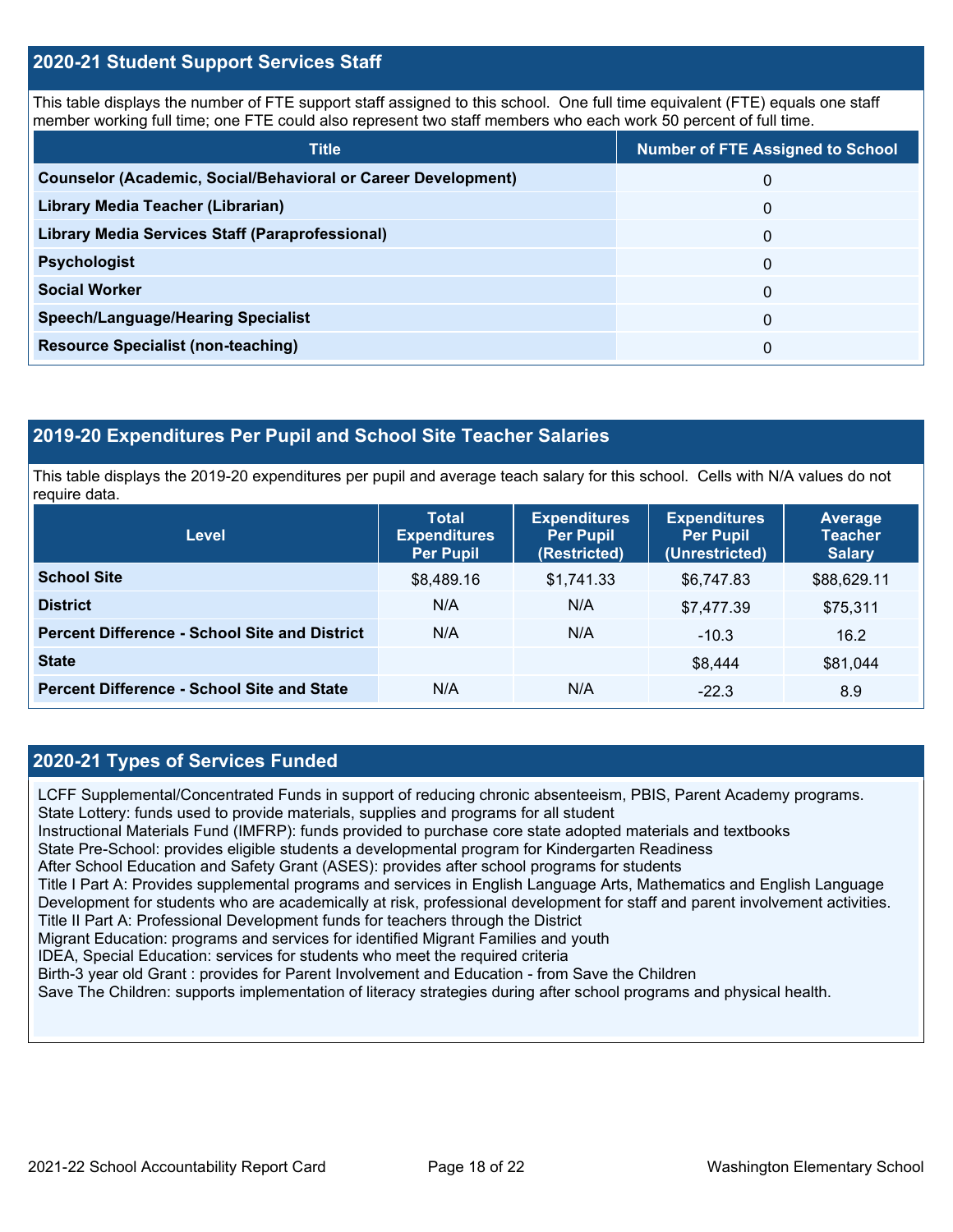### **2019-20 Teacher and Administrative Salaries**

This table displays the 2019-20 Teacher and Administrative salaries. For detailed information on salaries, see the CDE Certification Salaries & Benefits web page at [http://www.cde.ca.gov/ds/fd/cs/.](http://www.cde.ca.gov/ds/fd/cs/)

| Category                                             | <b>District</b><br><b>Amount</b> | <b>State Average</b><br>for Districts<br>in Same Category |
|------------------------------------------------------|----------------------------------|-----------------------------------------------------------|
| <b>Beginning Teacher Salary</b>                      | \$48,010                         | \$51,029                                                  |
| <b>Mid-Range Teacher Salary</b>                      | \$69,956                         | \$78,583                                                  |
| <b>Highest Teacher Salary</b>                        | \$102,133                        | \$99,506                                                  |
| <b>Average Principal Salary (Elementary)</b>         | \$123,232                        | \$124,576                                                 |
| <b>Average Principal Salary (Middle)</b>             | \$132,992                        | \$131,395                                                 |
| <b>Average Principal Salary (High)</b>               | \$147,623                        | \$144,697                                                 |
| <b>Superintendent Salary</b>                         | \$223,065                        | \$240,194                                                 |
| <b>Percent of Budget for Teacher Salaries</b>        | 28%                              | 34%                                                       |
| <b>Percent of Budget for Administrative Salaries</b> | 6%                               | 6%                                                        |

### **Professional Development**

Professional development at Washington Elementary School is designed to meet the individual needs of teachers as well as broader school concerns. Professional development may take the form of trainings, coaching, and peer reviews. Professional Development also occurred during Wednesday afternoons. During the past three years, our teachers were trained in Kagan Strategies, Thinking Maps, Write From the Beginning, Amplify Science, Illuminate, Ed Caliber/Lessoneer, and Literacy Workshops. Buy Back days were focused on "Write from the Beginning", Smarter Balance Training, Achievement Team training and Child Behavioral Instructional Strategies.

Our Instructional staff also spent time focusing Social and Emotional Learning. The staff became more familiar with and instructed using the Second Step curriculum this school year.

Staff and grade level meetings also provide regular opportunities for professional collaboration. The collaboration meeting take place Wednesday afternoons. The instructional focus for the 2021-22 school year is writing across all grade levels. Buy-back and early release days provide time for quality professional development with the new Common Core standards. Teachers were also trained in Positive Behavior Intervention Systems and the school entered their 7th year in the program during which they maintained the Fresno County Office of Education Model School "Gold" award.

This table displays the number of school days dedicated to staff development and continuous improvement.

| <b>Subject</b>                                                                  |    | 2019-20   2020-21   2021-22 |    |
|---------------------------------------------------------------------------------|----|-----------------------------|----|
| Number of school days dedicated to Staff Development and Continuous Improvement | 42 | 42                          | 42 |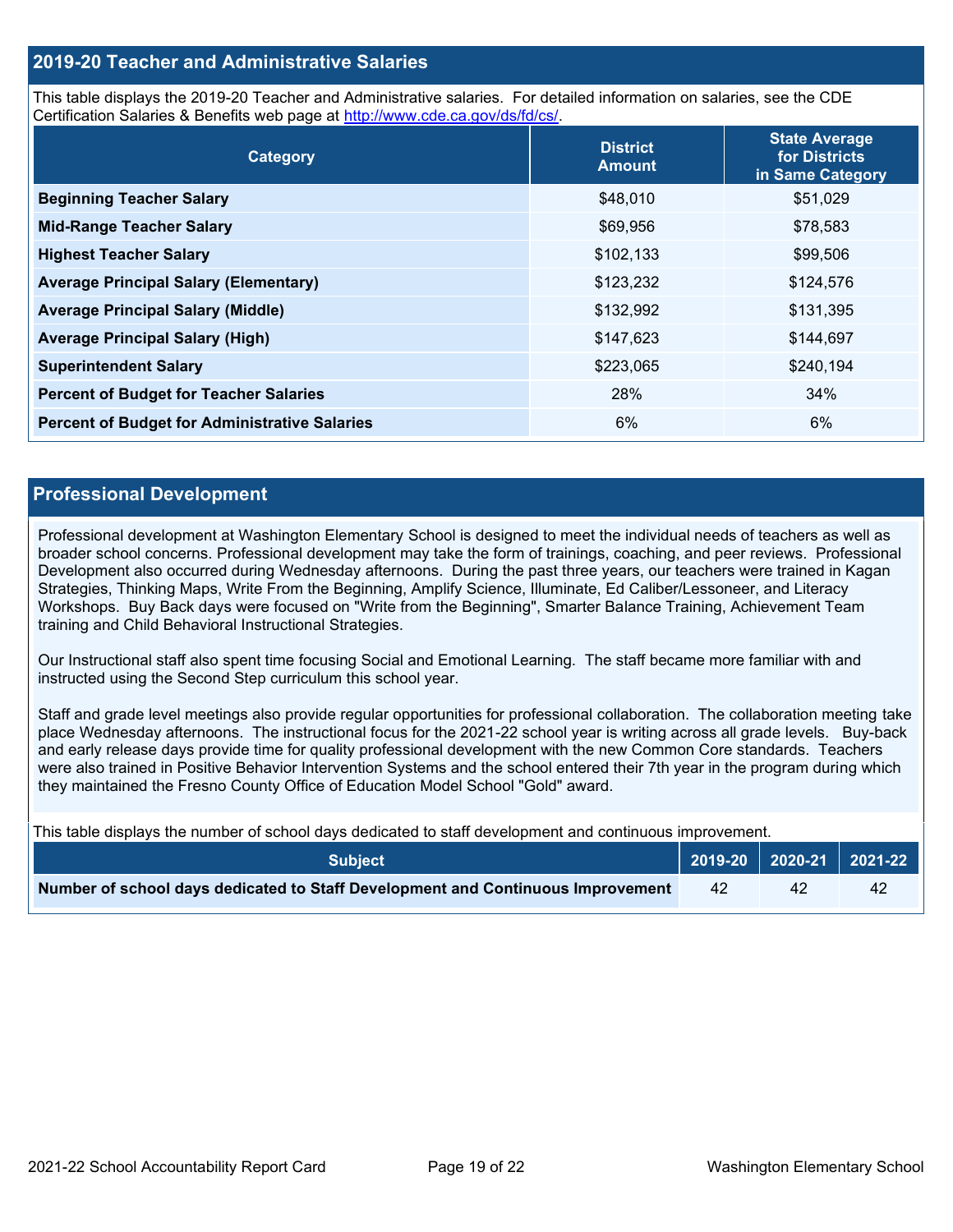# **Kings Canyon Joint Unified School District 2020-21 Local Accountability Report Card (LARC) Addendum**

# **Local Accountability Report Card (LARC) Addendum**

**2020-21 Local Accountability Report Card (LARC) Addendum Overview**



On July 14, 2021, the California State Board of Education (SBE) determined that the California Department of Education (CDE) will use the SARC as the mechanism to conduct a one-time data collection of the LEA-level aggregate test results of all school's local assessments administered during the 2020–2021 school year in order to meet the federal Every Students Succeeds Act (ESSA) reporting requirement for the Local Educational Agency Accountability Report Cards (LARCs).

Each local educational agency (LEA) is responsible for preparing and posting their annual LARC in accordance with the federal ESSA. As a courtesy, the CDE prepares and posts the LARCs on behalf of all LEAs.

Only for the 2020–2021 school year and the 2020–2021 LARCs, LEAs are required to report their aggregate local assessments test results at the LEA-level to the CDE by populating the tables below via the SARC. These data will be used to meet the LEAs' federal requirement for their LARCs. Note that it is the responsibility of the school and LEA to ensure that all student privacy and suppression rules are in place when reporting data in Tables 3 and 4 in the Addendum, as applicable.

The tables below are not part of the SBE approved 2020–2021 SARC template but rather are the mechanism by which these required data will be collected from LEAs.

For purposes of the LARC and the following tables, an LEA is defined as a school district, a county office of education, or a direct funded charter school.

| <b>2021-22 District Contact Information</b> |                                            |  |  |  |
|---------------------------------------------|--------------------------------------------|--|--|--|
| <b>District Name</b>                        | Kings Canyon Joint Unified School District |  |  |  |
| <b>Phone Number</b>                         | 559-305-7010                               |  |  |  |
| Superintendent                              | John Campbell                              |  |  |  |
| <b>Email Address</b>                        | guzman-j@kcusd.com                         |  |  |  |
| <b>District Website Address</b>             | https://www.kcusd.com/                     |  |  |  |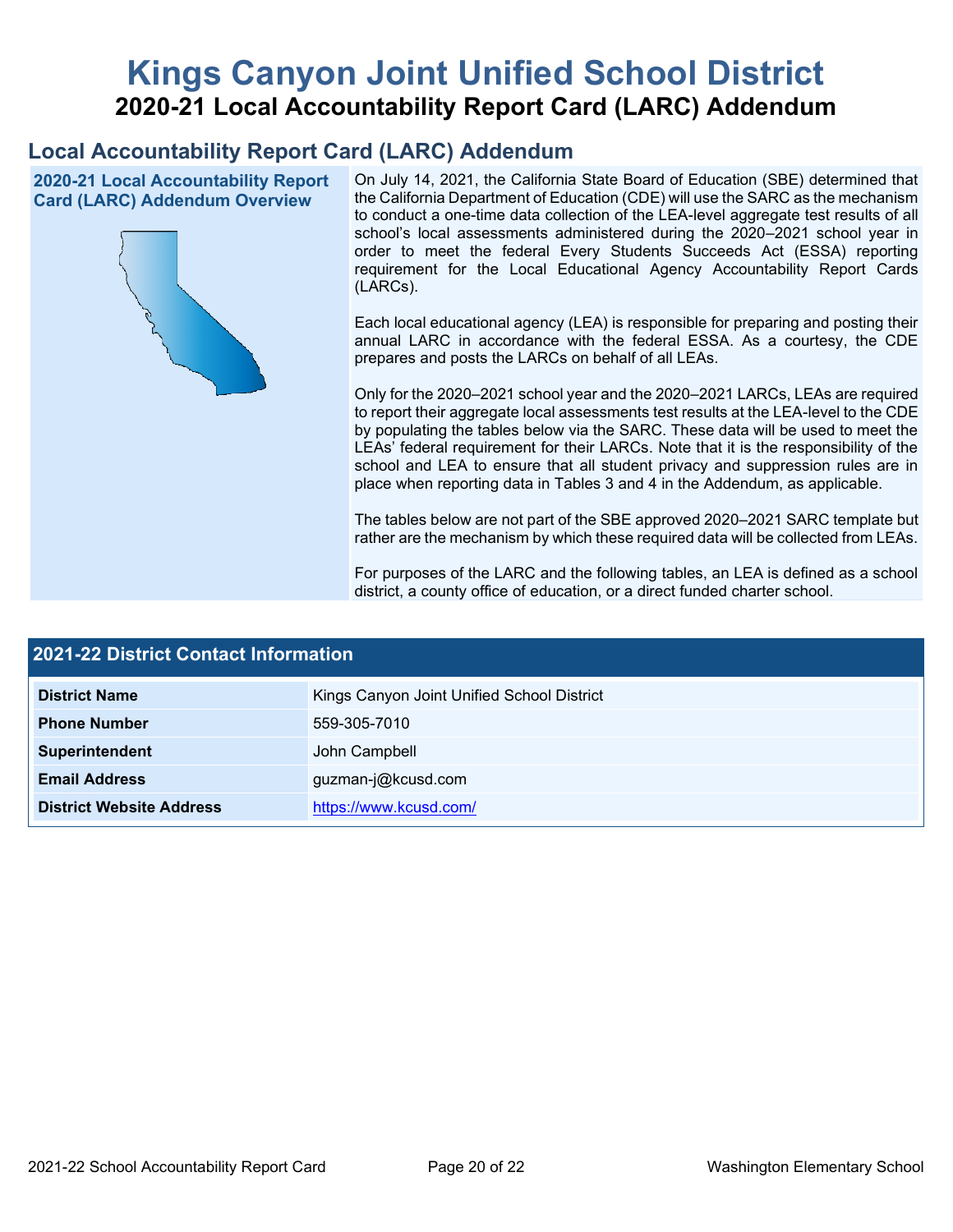### **2020-21 CAASPP Test Results in ELA by Student Group**

This table displays CAASPP test results in ELA by student group for students grades three through eight and grade eleven taking and completing a state-administered assessment. The CDE will populate this table for schools in cases where the school administered the CAASPP assessment. In cases where the school administered a local assessment instead of CAASPP, the CDE will populate this table with "NT" values, meaning this school did not test students using the CAASPP. See the local assessment(s) table for more information.

| <b>CAASPP</b><br><b>Student Groups</b>               | <b>CAASPP</b><br><b>Total</b><br><b>Enrollment</b> | <b>CAASPP</b><br><b>Number</b><br><b>Tested</b> | <b>CAASPP</b><br><b>Percent</b><br><b>Tested</b> | <b>CAASPP</b><br><b>Percent</b><br><b>Not Tested</b> | <b>CAASPP</b><br><b>Percent</b><br><b>Met or</b><br><b>Exceeded</b> |
|------------------------------------------------------|----------------------------------------------------|-------------------------------------------------|--------------------------------------------------|------------------------------------------------------|---------------------------------------------------------------------|
| <b>All Students</b>                                  | 5121                                               | 4993                                            | 97.50                                            | 2.50                                                 | 41.96                                                               |
| <b>Female</b>                                        | 2481                                               | 2426                                            | 97.78                                            | 2.22                                                 | 47.03                                                               |
| <b>Male</b>                                          | 2640                                               | 2567                                            | 97.23                                            | 2.77                                                 | 37.16                                                               |
| American Indian or Alaska Native                     | 23                                                 | 20                                              | 86.96                                            | 13.04                                                | 20.00                                                               |
| <b>Asian</b>                                         | 27                                                 | 26                                              | 96.30                                            | 3.70                                                 | 57.69                                                               |
| <b>Black or African American</b>                     | 14                                                 | 14                                              | 100.00                                           | 0.00                                                 | 57.14                                                               |
| <b>Filipino</b>                                      | 15                                                 | 13                                              | 86.67                                            | 13.33                                                | 69.23                                                               |
| <b>Hispanic or Latino</b>                            | 4567                                               | 4471                                            | 97.90                                            | 2.10                                                 | 40.59                                                               |
| Native Hawaiian or Pacific Islander                  | --                                                 | $\overline{\phantom{m}}$                        | --                                               | $\overline{\phantom{a}}$                             | $\overline{\phantom{a}}$                                            |
| <b>Two or More Races</b>                             | 60                                                 | 55                                              | 91.67                                            | 8.33                                                 | 45.45                                                               |
| <b>White</b>                                         | 412                                                | 391                                             | 94.90                                            | 5.10                                                 | 55.75                                                               |
| <b>English Learners</b>                              | 1328                                               | 1286                                            | 96.84                                            | 3.16                                                 | 8.94                                                                |
| <b>Foster Youth</b>                                  | 39                                                 | 37                                              | 94.87                                            | 5.13                                                 | 29.73                                                               |
| <b>Homeless</b>                                      | 38                                                 | 30                                              | 78.95                                            | 21.05                                                | 26.67                                                               |
| <b>Military</b>                                      | --                                                 | --                                              | --                                               | --                                                   | --                                                                  |
| <b>Socioeconomically Disadvantaged</b>               | 4490                                               | 4390                                            | 97.77                                            | 2.23                                                 | 39.27                                                               |
| <b>Students Receiving Migrant Education Services</b> | 254                                                | 250                                             | 98.43                                            | 1.57                                                 | 31.60                                                               |
| <b>Students with Disabilities</b>                    | 400                                                | 368                                             | 92.00                                            | 8.00                                                 | 11.41                                                               |